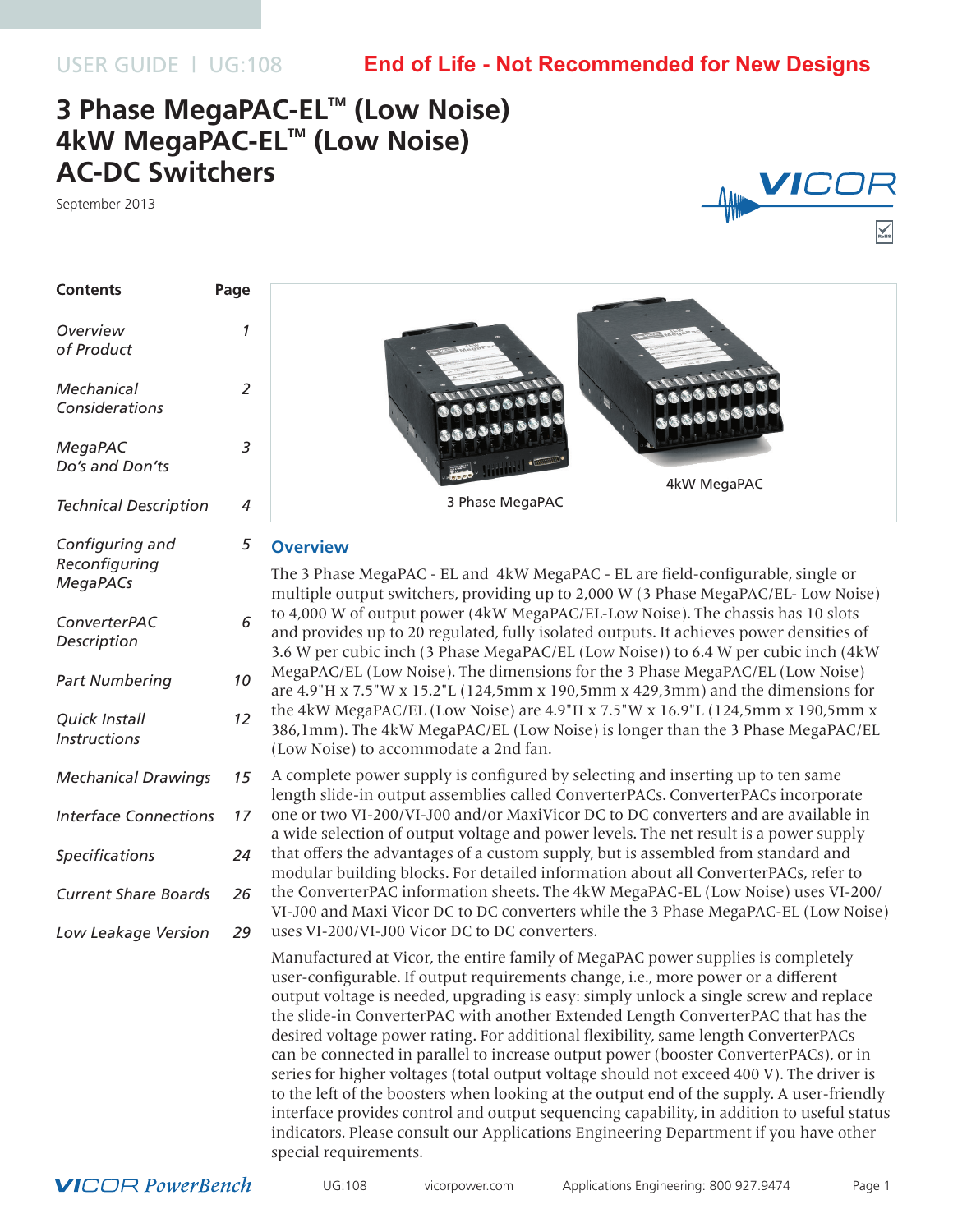## <span id="page-1-0"></span>**Standard Features**

- Input: 3Æ 208/240 Vac Wye or Delta, 1Æ 180-264 (47-500Hz) or 260-352 Vdc
- **Power Output:** 3 Phase MegaPAC: 2,000 W with 3 $\overline{A}$  input; 1,200 W with 1 $\overline{A}$  input 4kW MegaPAC: 4,000 W with 3Æ input; 1,500 W with 1Æ input
- $\blacksquare$  10 slots (upto 20 outputs)
- $\blacksquare$  Fan cooled (4kW MegaPAC-EL has 2 fans)
- $\blacksquare$  Full power to 45 $\degree$ C; half power to 65 $\degree$ C
- Power Factor Correction passive to 0.92 PF ( $3E$  input)
- Conducted EMI meets EN 55022 Level A
- AC Power OK and AC Power Fail status signals
- Output Sequencing and General Shutdown (Consult Applications Engineering for automatic sequencing circuitry.)
- n Auto Sense capability Refer to page 12 and page 16 for more information on Autosense
- Overcurrent protection on all outputs
- Overtemperature limiting (not applicable with VI-J00)
- Overvoltage protection (not applicable with VI-J00 modules)
- $\blacksquare$  Size: 3 Phase MegaPAC EL: 4.9"H x 7.5"W x 15.2"L (124,5mm x 190,5mm x 429,3mm) Extended chassis

Size: 4kW MegaPAC - EL: 4.9"H x 7.5"W x 16.9"L (124,5mm x 190,5mm x 386,1mm) Extended chassis

■ Safety Agency Approvals: cURus, cTUVus, CE Mark

## **Optional Features**

- DC OK status signal
- Output voltage adjustment range with built-in potentiometer
- $\blacksquare$  Reversed fan airflow direction
- Current Share Boards see page 25

## **Mechanical Considerations**

The 3 Phase MegaPAC - EL and 4kW MegaPAC - EL can be mounted on any of four surfaces using standard 8-32 or 4mm screws. The chassis comes with four mounting points on each surface; maximum allowable torque is 20 lb-in. The maximum penetration is 0.15 in. (3,8mm).

When selecting a mounting location and orientation, the unit should be positioned so air flow is not restricted. Maintain a 2" minimum clearance at both ends of the 3 Phase MegaPAC - EL and 4kW MegaPAC - EL and route all cables so airflow is not obstructed. The standard unit draws air in at the fan side/AC input side and exhausts air out the load side. If airflow ducting is used, use caution, as sharp turns could present back pressure to the 3 Phase MegaPAC - EL and 4kW MegaPAC - EL. For the 4kW MegaPAC - EL, the fans move approximately 50 CFM of air while for the 3 Phase MegaPAC -EL, the fan moves approximately 30 CFM of air. The 4kW MegaPAC - EL has a second fan for additional cooling.

Avoid excessive bending of output power cables after they are connected to the 3 Phase MegaPAC - EL or the 4kW MegaPAC - EL. For high-current outputs, use cable ties to support heavy cables in order to minimize mechanical stress on output studs. Be careful not to short-out to neighboring output studs. The 3 Phase MegaPAC - EL and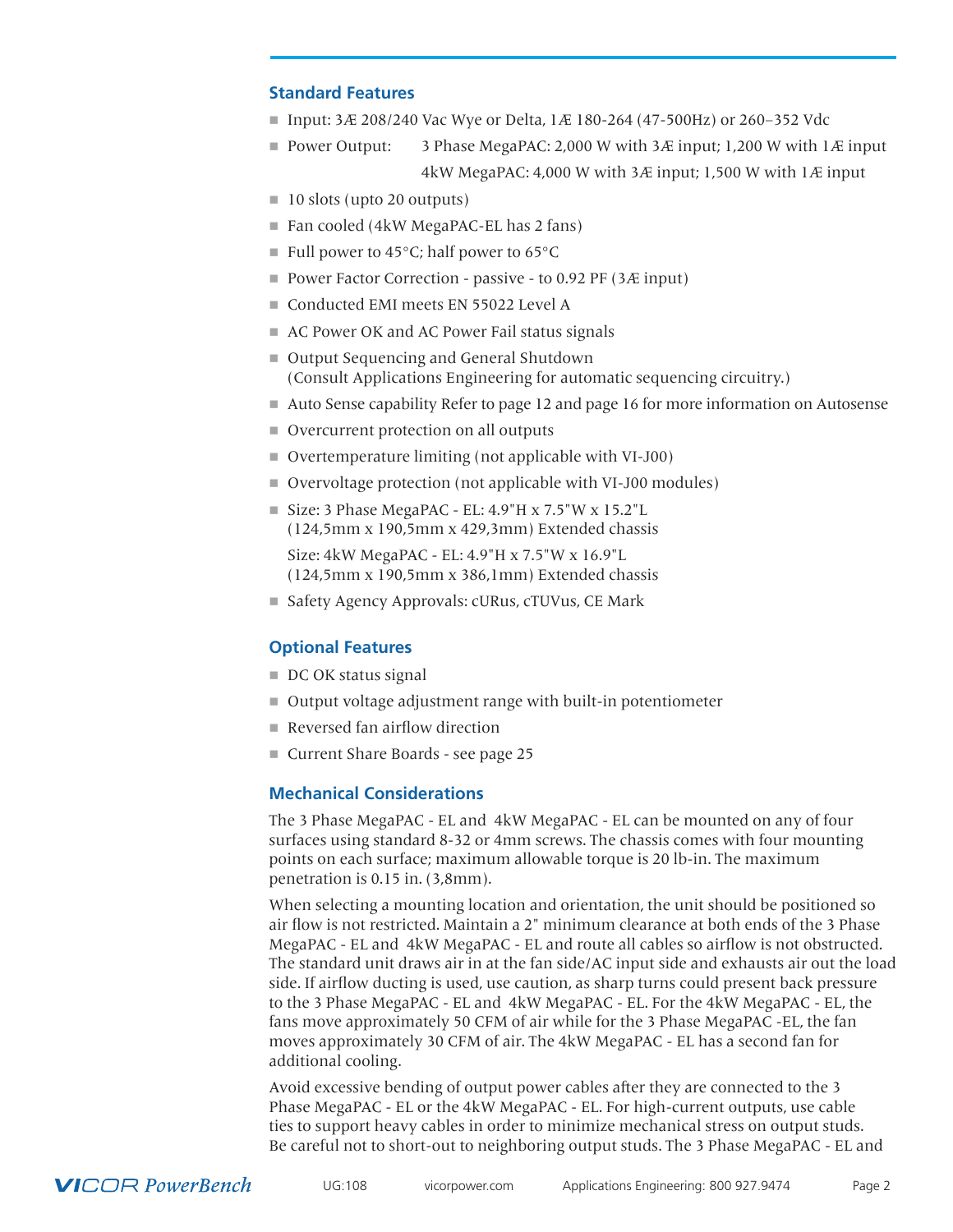<span id="page-2-0"></span>4kW MegaPAC - EL are supplied with serrated, flanged hex-nuts on all output studs. Therefore, thread locking compounds or lock washers are not required. The maximum torque recommended on flanged nuts is 45 lb-in. Never loosen the inner nut on a ConverterPAC. This nut supports the hardware inside the ConverterPAC and is factory torqued.

Avoid applications in which the unit is exposed to excessive shock or vibration levels. In such applications, a shock absorption mounting design is required.

## **MegaPAC Do's and Don'ts**

- For units without Autosense, **do not leave ConverterPAC Sense lines open. Always terminate them to their respective outputs locally or at the load. Use twisted pair 22-24 AWG wire. If ConverterPAC has Autosense, no local sense connection is required.** See page 12 and 16 for more information on Autosense.
- If needed, use Connector Kit # 19-130041 for the 3 Phase/4kW MegaPACs/EL - Low Noise.
- Always fill all output slots of the MegaPAC. If a slot is not filled with a **ConverterPAC, it should be filled with an airblock.** Airblocks are plastic assemblies whose main function is to fill up an empty slot. Any airlfow escape from an empty slot significantly degrades thermal performance, and can result in overheating and damage to the power supply.
- **Do not unplug ConverterPACs while input power is applied. They are not designed for hot-plug applications.**
- n **Do not restrict airflow to the unit. Leave 2 inch minimum space in front and behind the supply.** The cooling fan draws air into the unit and forces it out at the output power terminals.
- $\blacksquare$  For power expansion, use booster ConverterPACs. Viewing the unit from the output terminal side, always insert boosters to the right side of the driver.
- $\Box$  Do not use boosters as independent outputs. Disconnecting bus bars will damage booster ConverterPACs.
- $\blacksquare$  Always ensure that output hex-nuts are properly torqued before applying power to supply.
- For booster arrays, **do not remove busbars.**
- $\blacksquare$  Run the output (+/-) power cables next to each other to minimize inductance.
- Wait 5 minutes after shutting off power before inserting or removing ConverterPACs.
- $\blacksquare$  The MegaPACs does not have user serviceable components. They must be returned to the factory for repairs. Contact Customer Service for a RMA number before returning the unitDo not attempt to repair or modify the power supply in any manner other than the exchange of ConverterPACs as described in this Design Guide.
- Insert proper fault protection at power supply input terminals (i.e., a fuse).
- Use proper size wires to avoid overheating and excessive voltage drop.
- $\blacksquare$  Never loosen the inner nut on a ConverterPAC.
- verify output nuts are tight before powering up.
- Keep in mind that the Regular Length ConverterPACs cannot be inserted in the 3 Phase/4kW MegaPAC/ELs - Low Noise chassis because the Regular Length ConverterPACs are too short to fit in the extended length chassis. The Extended Length ConverterPACs are sometimes referred to as the **QuietPAC** (or **QPAC**) Family of Low Noise ConverterPACs.
- $\blacksquare$  Currently, the QPAC (XQ) is only used in the 4kW MegaPAC/EL (Low Noise).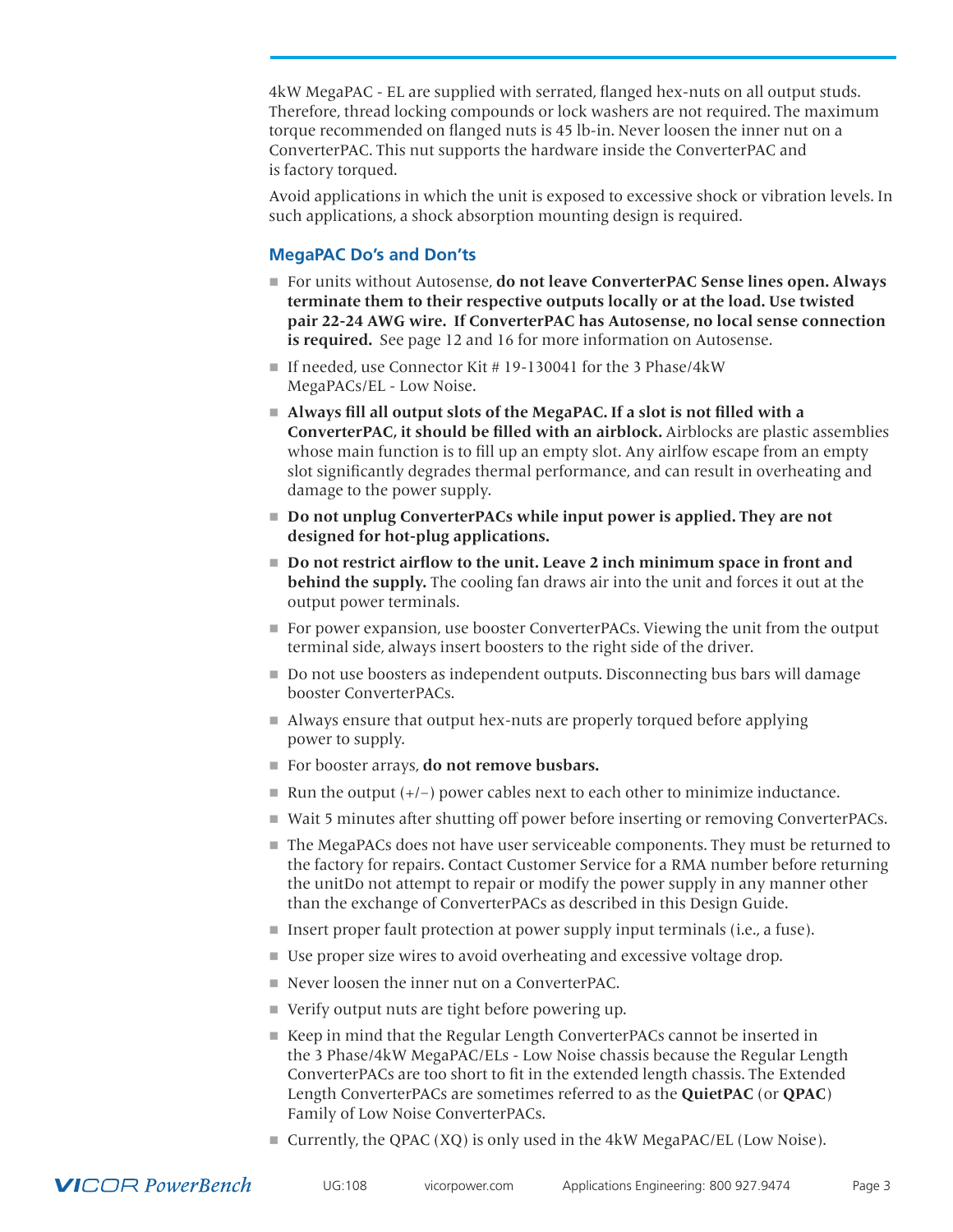## <span id="page-3-0"></span>**Technical Description**

The 3 Phase MegaPAC - EL and 4kW MegaPAC - EL are configured by installing same length ConverterPAC assemblies into the chassis. The chassis takes AC input power and performs filtering and rectification functions. The ConverterPACs plug into a highvoltage backplane and provide low-noise, independently regulated and fully isolated outputs.

Input AC mains voltage (L1, L2, L3 and GND) is applied to an agency approved mating plug. The input current is passed through an EMI filter designed to meet EN 55022 Level A before it is passed to a three-phase full-wave bridge rectifier. The rectifier charges storage capacitors and delivers unregulated 300 Vdc to a backplane after passing through a large choke that improves input power factor. The power factor typically exceeds 0.9 depending upon load, line voltage, frequency and line balance. Inrush current is actively controlled with an IGBT and never exceeds 30 A peak regardless of hot or cold starts or input volatage.

A housekeeping supply, isolated from the AC input, powers the brushless DC cooling fan and other input monitoring circuits, in addition to providing an auxiliary +5 V power source for the user. **The 4kW MegaPAC - EL has a second fan for extra cooling.** Excessive input currents caused by loss of a phase or excessive output loading in single phase operation will safely shut down the unit until input power is recycled. This occurs when the peak input current reaches 30 A. An analog temperature monitor is provided, as well as overtemperature shutdown. An active-high TTL compatible Enable control is included for each ConverterPAC assembly, as well as an active-low General Shutdown control; the polarities, active-high or active-low, are factory set. Two (or more) 3 Phase MegaPAC - ELs can be safely paralleled with accurate current sharing for high power systems. Two (or more) 4kW MegaPAC - ELs can be safely paralleled with accurate current sharing for high power systems All interface signals are safety isolated using a common floating return.

Upon power-up, all outputs are first disabled to limit the inrush current, and to allow the unregulated bus to reach correct operating levels for ConverterPAC assemblies. The internal housekeeping supply comes up within 500 ms after input power is applied, and the AC Power OK signal asserts to a TTL "1," indicating the input power is OK. The low voltage power outputs come up within 10-20 ms after the AC Power OK asserts to a TTL "1." Output ramp-up time from Enable or General Shutdown is 10-20 ms. Output fall time from Disable is dependent on load, but is typically a few hundred microseconds.

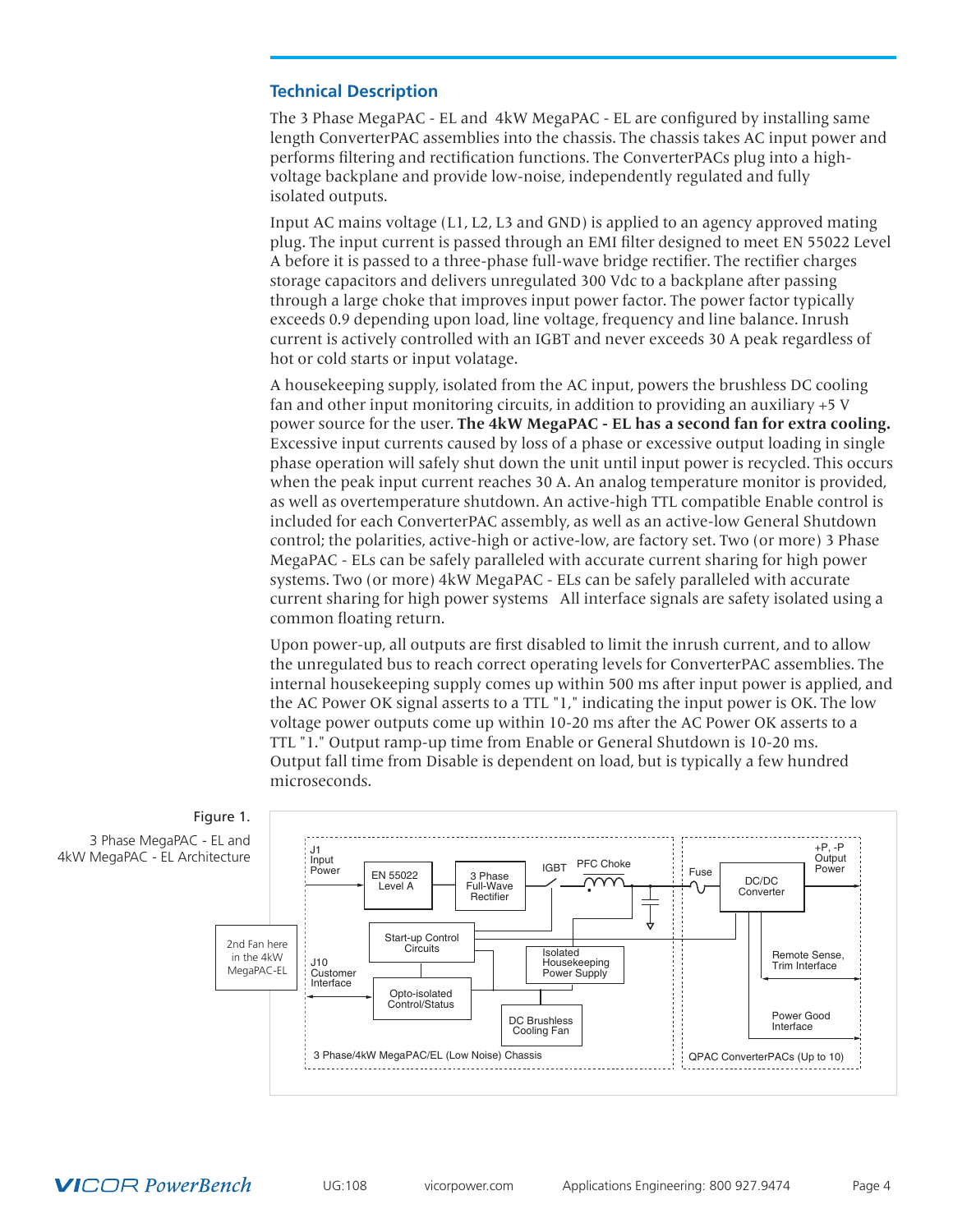## <span id="page-4-0"></span>**Configuring and Reconfiguring MegaPACs**

Most ConverterPACs of the same length can be easily added, replaced, or moved by sliding the assemblies in or out of a MegaPAC chassis. They are driver QPAC ConverterPACs and can be inserted into any available slot. For outputs greater than 200 Watts, a driver QPAC and one or more booster QPACs will be used. For outputs greater than 500 Watts, a driver QPAC (XQ) (in the 4kW MegaPAC - EL) and one or more booster QPAC (XQs) will be used. Arrays of drivers and boosters should be configured so all boosters are placed in the slots to the immediate right of the driver when looking at the output end of the MegaPAC.

**Prior to removing or installing ConverterPACs, you must remove power from the MegaPAC and wait 5 minutes. Failure to do so can result in personal injury or damage to the supply.**

**Take standard ESD precautions when handling ConverterPACs.**

## **Removing QPAC ConverterPACs**

ConverterPACs can be removed by loosening the captive screw at the base. Once this screw has been loosened, the ConverterPAC will slide out of the chassis. **Once a ConverterPAC has been removed, the empty slot MUST be filled with either another ConverterPAC or an airblock.** If the slot is left empty, it will provide an airflow escape and cause failure to the power supply.

## **Installing ConverterPACs as Drivers**

ConverterPACs can be installed in empty slots by simply sliding in the new ConverterPAC and securing the screw at the base. Torque the retaining screw to 0.23N-m (2lb-in); do not overtighten.Power and interface connections can be made after the ConverterPAC has been installed.

## **Installing Booster ConverterPACs to Increase Output Power**

Most ConverterPACs of the same length can be paralleled for more power. Additional power to an output is obtained by connecting one or more boosters in parallel with a single driver. The driver can be placed in any open slot. All boosters should be inserted in the slots to the immediate right of the driver, as viewed from the output end of the MegaPAC. Figure 2 shows a driver placed in slots #1 and 3 boosters placed in slots # 2 to 4. After inserting the driver and boosters, they are paralleled using bus bars across the positive and negative output studs. Drivers should not be paralleled with each other. For the 3 Phase/4kW MegaPAC/ELs (Low Noise), all the driver and booster ConverterPACs must consist of the Extended Length ConverterPACs. Bus bars between a driver and booster (s) should never be disconnected. For help in identifying boosters and drivers, refer to the section on Part Numbering on page 9. Please note that total output voltage should not exceed the converter baseplate-output isolation rating of 400 V. For detailed guideline on how outputs should be placed in series, please refer to the Applications note available on the website at [www.vicorpower.com.](http://www.vicorpower.com)



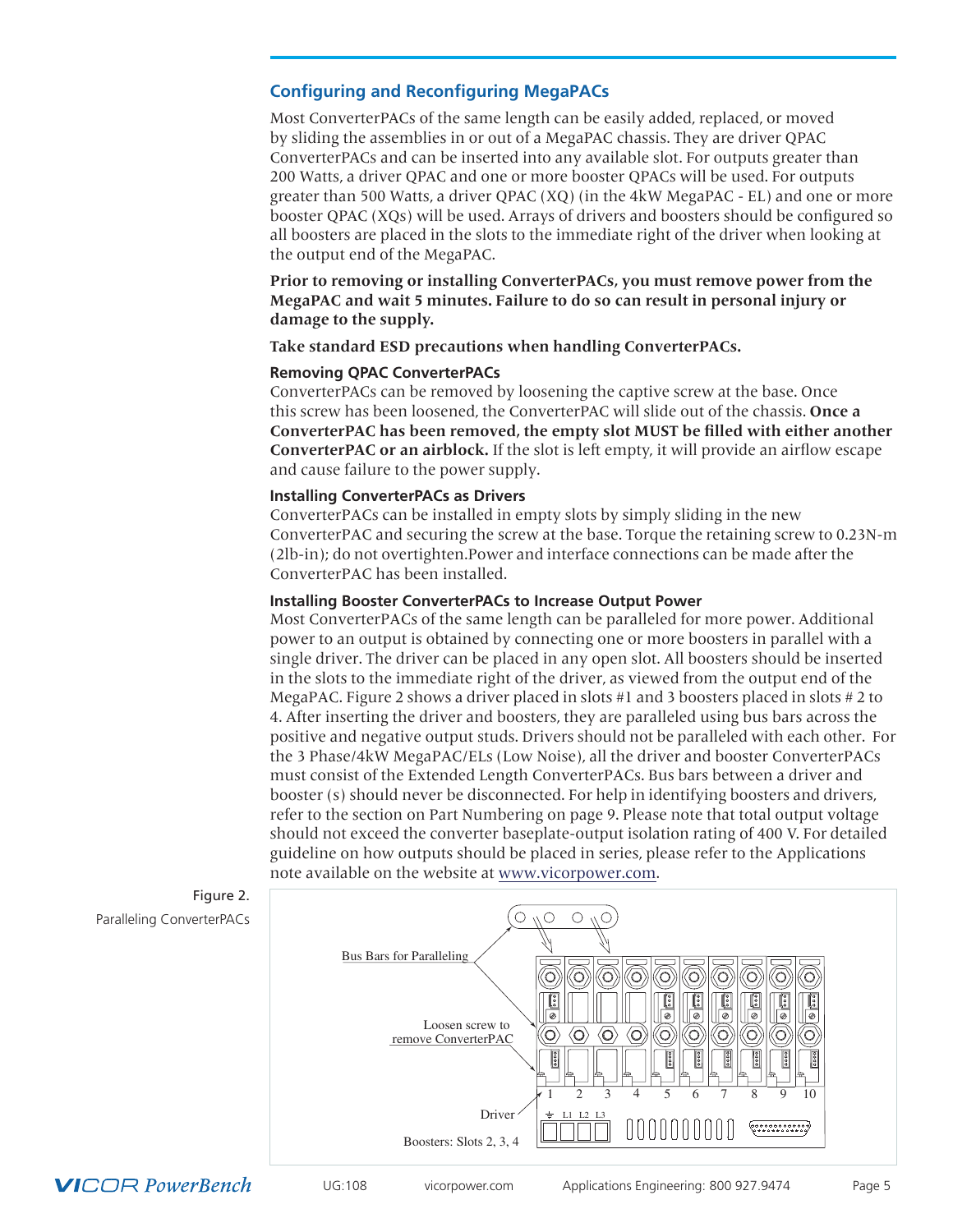<span id="page-5-0"></span>**ConverterPAC Functional Description** (See ConverterPAC Datasheet/Design Guide for complete information on all ConverterPACs.)

ConverterPACs are the family of slide-in output assemblies used in MegaPAC power supplies. Most ConverterPACs of the same length are interchangeable within a MegaPAC or between different AC input MegaPAC chassis. They can be added, moved, or changed as necessary. **A key feature of the Extended Length ConverterPAC is the low ripple and noise output to 10mV p-p or 0.15%, whichever is greater.** The following ConverterPACs can be used in the 3 Phase MegaPAC - EL and 4kW MegaPAC - EL.

## **QPAC (L or XQ)**





The QPAC (L) and QPAC (XQ) output assemblies consist of a VI-200/VI-J00 and a Maxi Vicor DC to DC converters respectively. They convert the unregulated high voltage bus to the desired regulated output voltage. Each QPAC (L) can provide up to 200 Watts of output power, and booster QPACs can be added in parallel for more power. Each QPAC (XQ) can provide up to 500 Watts of output power and slave QPACs can be added in parallel for more power. The QPAC (XQ) can only be used in the 4kW MegaPAC-EL (Low Noise). An active preload ensures the DC to DC converter operates in its highest noise performance range. As the load on the module increases, the preload removes itself from the circuit. Ripple and common mode noise filters on the output reduce ripple under any load condition to 10 mV p-p or 0.15%, whichever is greater. QPACs can only be ordered in the extended length Low Noise MegaPAC products. **Please note that for all QPACs, the output voltage from either output terminal to chassis should not exceed 400 Volts DC, or peak.**

The DualQPAC output assembly consists of two VI-J00 Vicor DC to DC converters that

## **DualQPAC (LD)**

**VI-J00 VI-J00**



**to chassis should not exceed 400 Volts DC, or peak.**

## **Junior QPAC (LJ)**



Junior QPAC

The Junior QPAC output assembly consists of one VI-J00 Vicor DC to DC converters that provide one isolated output voltages. The Junior QPAC can provide up to 100 Watts of output power from each output and can only be ordered in the extended length Low Noise MegaPAC products. **Please note that for all Junior QPACs, the output voltage from either output terminal to chassis should not exceed 400 Volts DC, or peak.**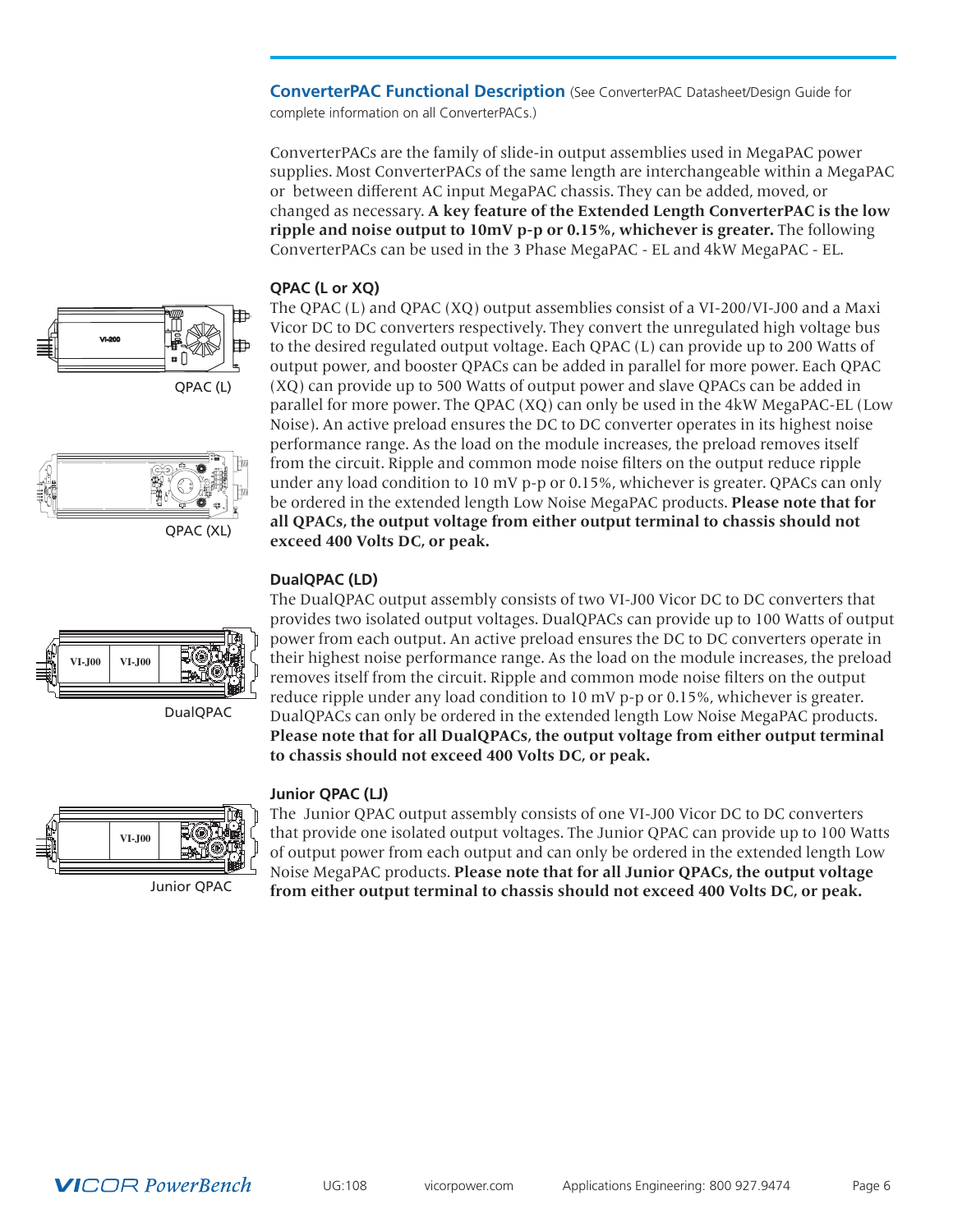| List of ConverterPACs used and their features |            |            |            |          |          |     |                |
|-----------------------------------------------|------------|------------|------------|----------|----------|-----|----------------|
| <b>ConverterPAC</b>                           | <b>OVP</b> | <b>OCP</b> | <b>OTL</b> | $RS/AS*$ | $LS/AS*$ | PG  | <b>TrimPot</b> |
| OPAC(L)                                       | Std        | Std        | Std        | $AS*$    | $AS*$    | Opt | Opt            |
| OPAC (XO)**                                   | Std        | Std        | Std        | Std      | Opt      | Opt | Opt            |
| DualQPAC (LD)                                 | N/A        | Std        | N/A        | $AS*$    | $AS*$    | Std | N/A            |
| Junior QPAC (LJ)                              | N/A        | Std        | N/A        | $AS*$    | $AS*$    | Opt | Opt            |

\* See page 12 and 16 for more information on Autosense.

\*\* **Currently, the QPAC (XQ) can only be used in the 4kW MegaPAC/EL.**

- **OVP** Overvoltage Protection (latching) **OCP** Overcurrent Protection (auto-recovery)
- **OTL** Overtemperature Limiting (latching) **RS** Remote Sense

**PG** Power Good (DC OK TTL Signal) **LS** Local Sense

- 
- 
- 
- **AS** Autosense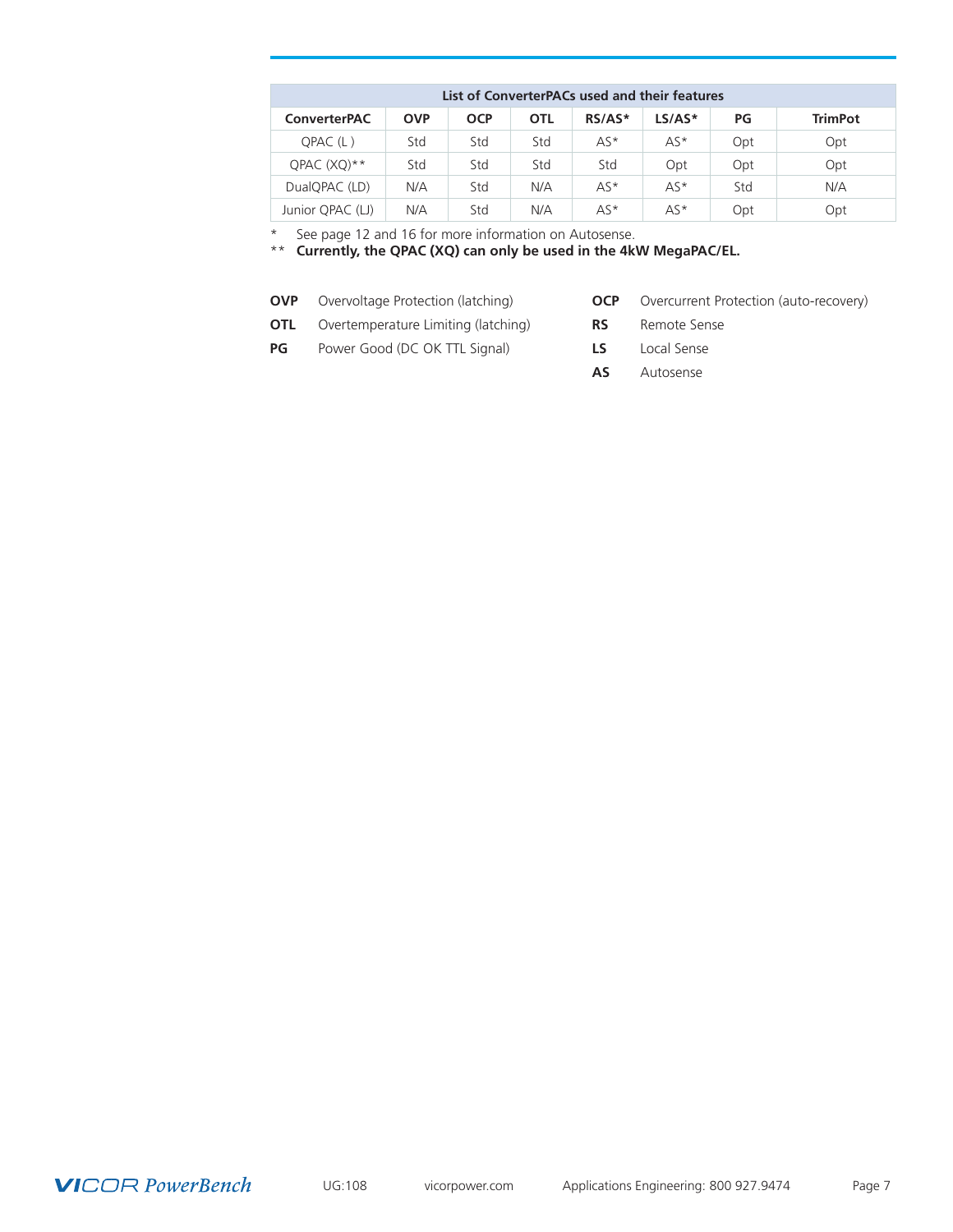## **ConverterPAC Output and Connector Pin Identification - 3 Phase/4kW MegaPACs/EL (Low Noise)**



**VICOR PowerBench** 

UG:108 vicorpower.com Applications Engineering: 800 927.9474 Page 8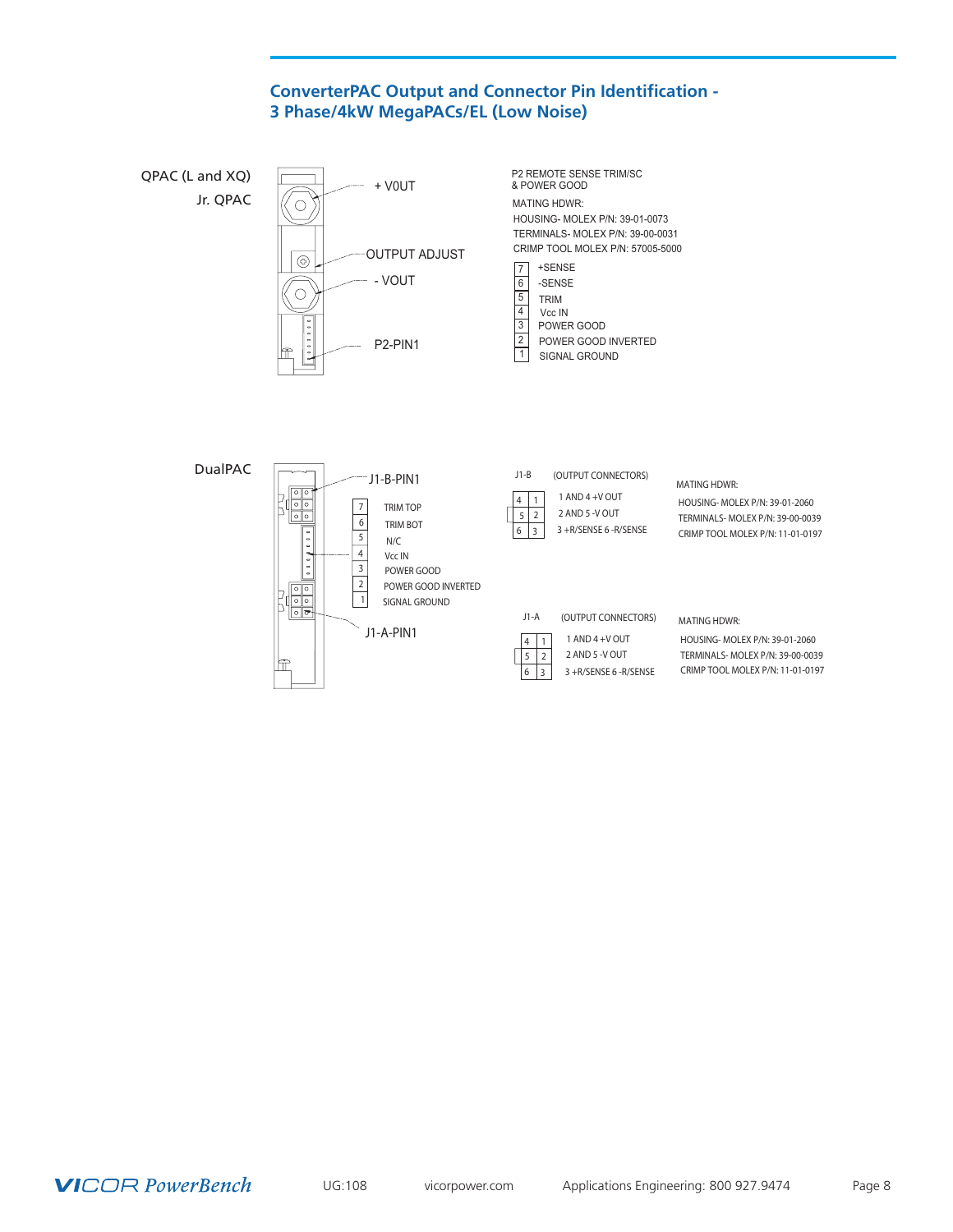## <span id="page-8-0"></span>**Part Numbering**

#### **3Ø MegaPAC-EL** MP\*x<sub>A</sub>-5x<sub>B</sub>xxx-EL

eg. MP4-510108-EL

**MP** = MP

 $x_A$  = number of outputs **5** = 3Ø MegaPAC - EL Prefix  $x_B$  = number of modules **xxx** = assigned by Vicor **EL** = Indicates extended length chassis for use with QPACs

**4kW MegaPAC-EL MP\*x<sub>A</sub>-4x<sub>B</sub>xxx-x<sub>G</sub>-x<sub>H</sub>-EL<br>With VI-200/VI-J00 eg. MP10-410008-23-EL** eg. MP10-410008-23-EL With Maxi eg. MX10-410008-23-EL

 $MP = MP$ 

 $x_A$  = number of outputs **4** = 4kW MegaPAC chassis  $x_B$  = number of modules **xxx** = assigned by Vicor  $x_G$  = Optional Code 2 = VI-J00 or VI-200 module in slot #1; 3 = Maxi in Slot 1  $x_H$  = Optional Code 2 = VI-J00 or VI-200 module in slot #10; 3 = Maxi in Slot 10 **EL** = Indicates extended length chassis for use with QPACs

\* If a Maxi module is used, the part number changes from MP to M**X**.

#### ConverterPAC Xx<sub>D</sub>V/x<sub>E</sub>Ax<sub>F</sub>

 eg. L15V/10A eg. L15V/10ADFIL eg. LD15V/6.7A-12V/8.3AT

 $X =$  ConverterPAC type - If RoHS precede with a "G"  $L = QPAC$   $LD = DualQPAC$   $LJ = Jr QPAC$   $XU = Maxi QPAC$ **XU** = UniPAC (currently only used in the 4kW MegaPAC)  $x_D$  = Voltage out  $x_E$  = Current out (rounded to 1 decimal point)  $x_F$  = Can be multiple options\* (see below)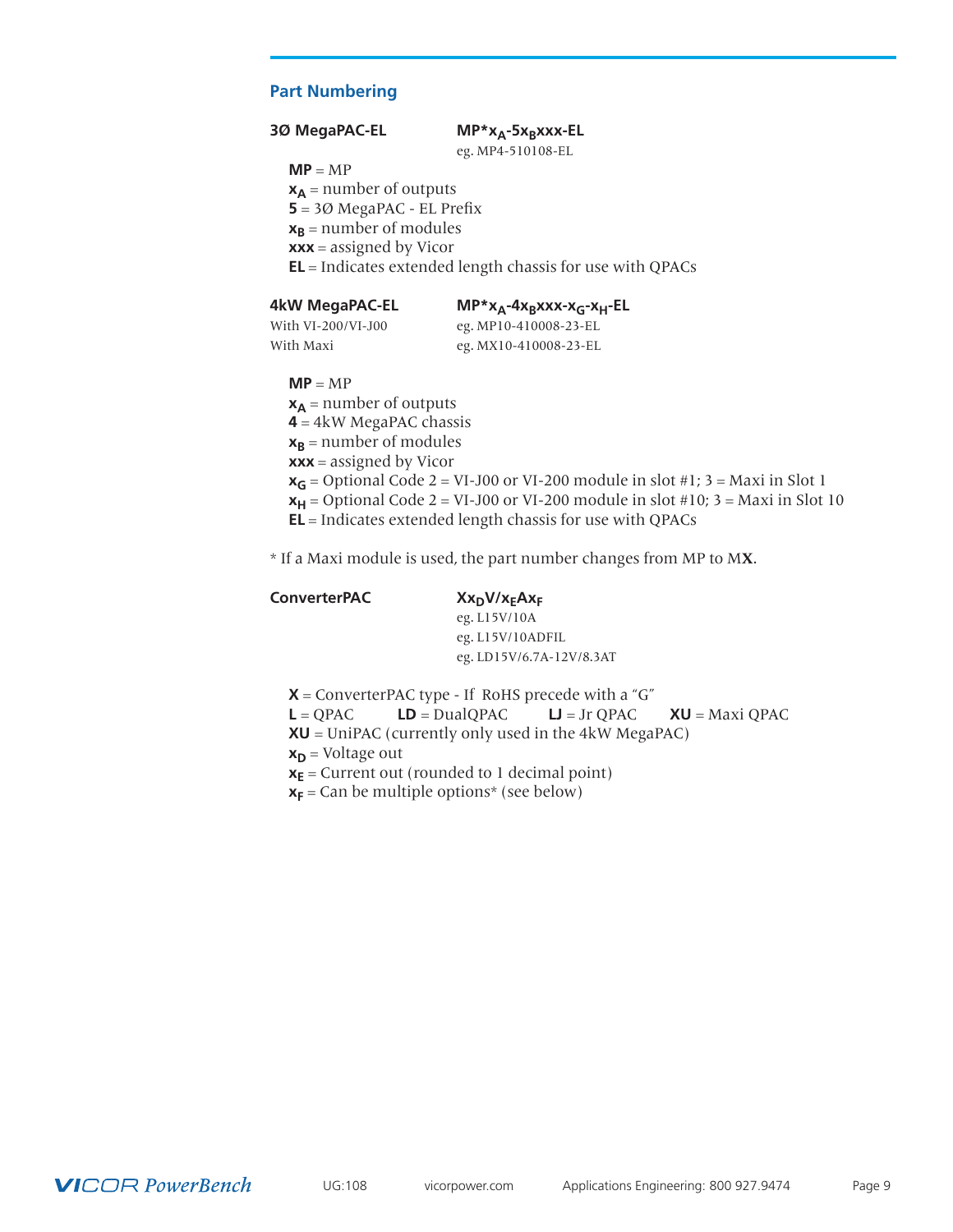- **\*** ConverterPAC options
	-
	- **D** DC OK or Power Good**<sup>1</sup> P** Preload
	- **F** Full 50-110% output adjustment**<sup>2</sup> R** RAM external**<sup>3</sup>**
- 
- **F2** 50-105% output adjustment **T** 90-110% output adjustment**<sup>4</sup>**
- **F3** 50-102.5% output adjustment **T1** 90-107.5% output adjustment
- 
- **F5** 60-110% output adjustment **T3** 90-102.5% output adjustment
- 
- **F7** 80-110% output adjustment **T5** 100-105% output adjustment
- **F8** 90-110% output adjustment **T6** 100-110% output adjustment
- 
- 
- 
- **B** Booster module **M** Military Grade module
	-
	-
- **F1** 50-107.5% output adjustment **S** Trimpot removed for external BatPAC adjustment
	-
	-
- **F4** 50-100% output adjustment **T2** 90-105% output adjustment
	-
- **F6** 70-110% output adjustment **T4** 90-100% output adjustment
	-
	-
- **F9** 100-110% output adjustment **V1** "VXI" low noise (150 mV or less) for 24 V outputs**<sup>5</sup>**
- **I** Industrial Grade module **V2** "VXI" low noise (50 mV or less) for outputs <24 V
- **K** Custom SRF module used **V3** 1% ripple for outputs >24 V
- **[1] D option:** Optional for all ConverterPACs EXCEPT the DualPAC, BatPAC

**[2] F option:** Optional for all ConverterPACs EXCEPT the BatPAC and DualQPAC

**[3] R option:** When using an external RAM, components such as autosense resistors and local sense jumpers must be removed before turning on the supply. In addition, in order to insure proper operation, sense pins must be connected either locally or remotely after the RAM's output. For further information, contact Applications Engineering.

**[4] T options:** Optional for all ConverterPACs EXCEPT the BatPAC and DualQPAC

**[5] V options:** Optional ONLY on the ModuPAC, DualPAC and JuniorPAC. N/A on all other ConverterPACs.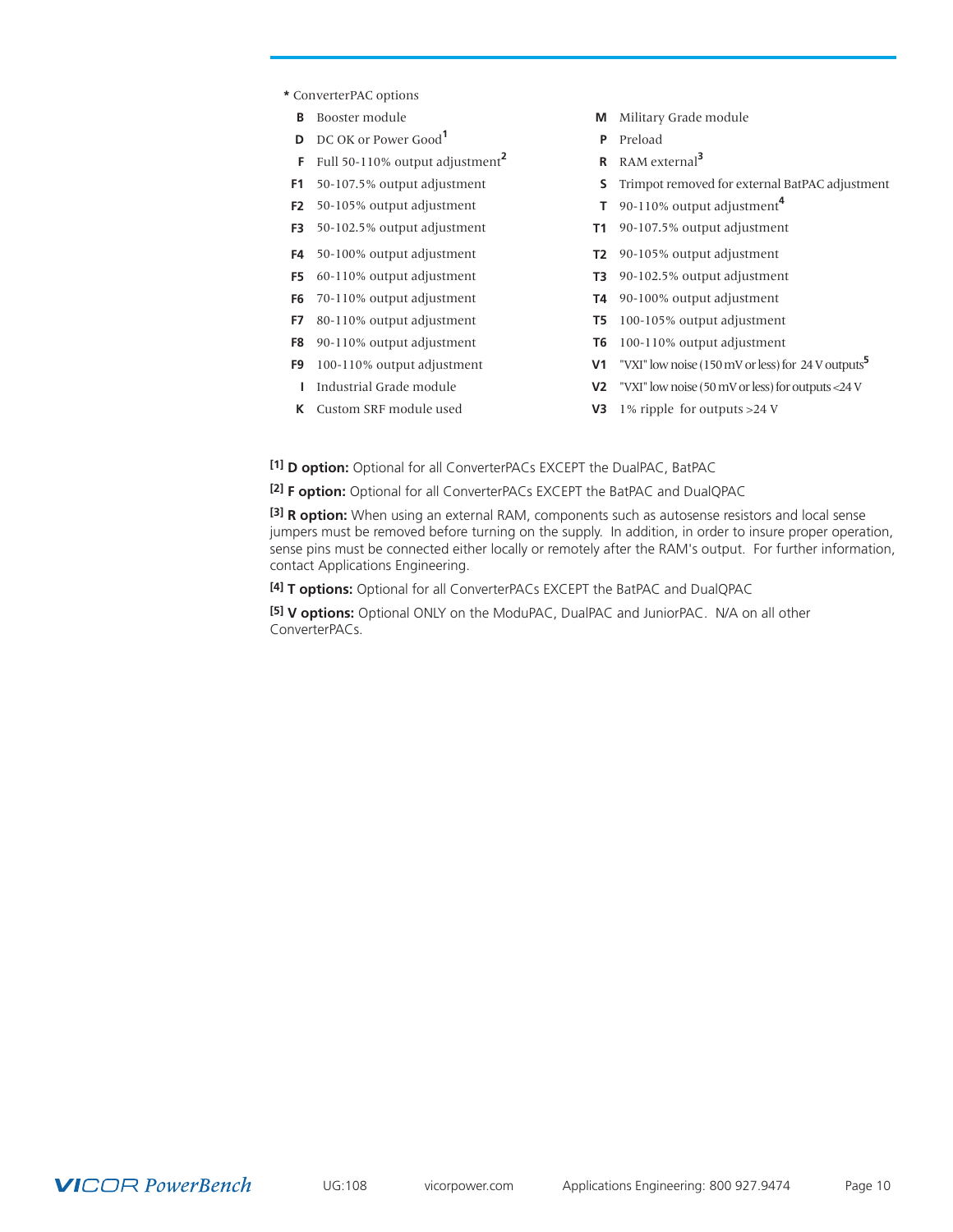## <span id="page-10-0"></span>**3 Phase and 4kW MegaPAC-EL "Quick Install" Instructions** (For Mechanical Drawing, see page 14 & 15)

## **Mounting the 3 Phase MegaPAC-EL and/or 4kW MegaPAC-EL**

- The 3 Phase MegaPAC EL and 4kW MegaPAC EL can be mounted on any of four sides.
- Use #8-32 or 4mm mounting screws. Maximum penetration should not exceed 0.15" (3,8mm).
- A minimum of 2" (5,1cm) clearance must be maintained at either end of **the supply in order to insure proper airflow and cooling.**
- $\blacksquare$  Maximum allowable torque is 20 lb-in.

## **Input Connections**

## **Input Power J1**

 $\blacksquare$  Input AC power is applied to terminal block J1 using mating receptacle

AMP #54483-4 with #53892-4 crimp or #54329-1 solder terminals provided.

- Use size 12 AWG wire with soldered terminals.
- $\blacksquare$  A fuse or circuit breaker in the input line is required for safety reasons.

## **Output Connections**

## **Power Connections**

Installing ring lugs and/or bus bars on output studs:

- $\blacksquare$  The upper stud is Positive and the lower stud is the Return.
- Remove outer nut. **Do not remove or loosen inner nut.**
- Place ring lug over output stud. (OUTPUT CONNECTORS)
	- Replace and tighten outer nut to a maximum torque of 45 **lb-in.** 
		- **Do Not Over-Tighten Nuts.**

## ■ Verify all output nuts are properly installed before turning on supply.

Installing power connectors on DualPACs (J1A and J1B):

- Use Molex mating receptacle #39-01-2060 with #39-00-0039 terminals povided.
- Pins 1 and 4 are Positive, while pins 2 and 5 are the Return.
- Attach terminals to 18-24 AWG stranded wire using Molex tool #11-01-0197.



+ V0UT OUTPUT ADJUST ۱G - VOUT P2-PIN1

Input Panel Connectors

Single Output ModuPAC



 $\begin{array}{c|c} 6 & 3 & 3 + R/$ SENSE 6 -R/SENSE

| J1-B       | (OUTPUT CONNECTORS) |
|------------|---------------------|
| $\sqrt{1}$ | $1$ AND $4 + V$ OUT |



3 +R/SENSE 6 -R/SENSE

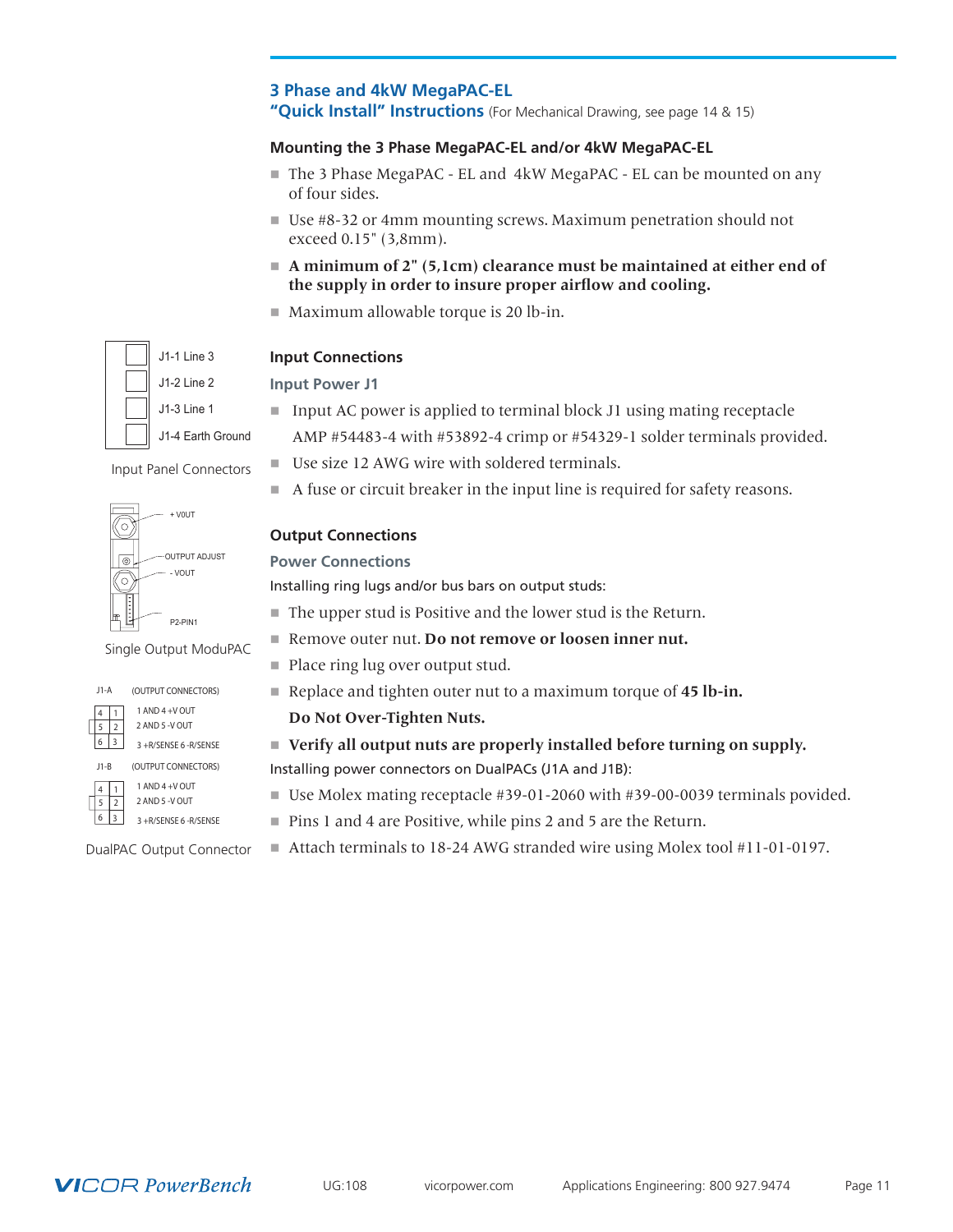## **3 Phase and 4kW MegaPAC-EL "Quick Install" Instructions (Cont.)**

## **Sense Connections**

Note: Newer power supplies may have a new feature installed called Autosense. For units with Autosense, if Remote Sense connections are not made or needed, no Local Sense selection is necessary - simply connect the output to the load and the unit will automatically operate in Local Sense. If Remote Sense connections are made, the unit will operate in a Remote Sense mode. Remote Sense terminals should be terminated to their respective outputs i.e. - RS to - Output and + RS to + Output. See page 16 for more information on Autosense.

## **For units without Autosense, sense connections must always be made. Not connecting Sense lines to their respective outputs can cause failure to the unit.**

## **Sense Connections on QPACs and Junior QPAC:**

- Sense connections do not have to be made if the Local Sense option has been ordered. (An "L" after the current rating means the Local Sense option has been installed; e.g., L5 V/40 AL.)
- Use Molex mating receptacle  $#39-01-0073$  and  $#39-00-0031$  terminals provided.
- P2-7 is the +Sense and P2-6 is the -Sense.
- Attach terminals to 22-28 AWG twisted pair wire using Molex tool

#57005-5000.

- $\blacksquare$  Attach opposite end of Sense lines to point where regulation is desired.
- n **Verify that Sense lines are not cross-connected before applying input power.**

## **Sense Connections on DualQPACs:**

- n Sense connections do not have to be made if the Local Sense option has been ordered. (An "L" in the ConverterPAC part number means the Local Sense option has been installed; e.g. D5 V/20 AL-12 V/4.2 AL.)
- $\blacksquare$  Sense connections are available on the P2 connector or the J1A and J1B connectors. Either can be used.
- Using J1A, J1B, pin 3 is the +Sense and pin 6 is the -Sense.
- Use Molex mating receptacle  $#39-01-2060$  with  $#39-00-0039$  terminals provided.
- $\blacksquare$  Attach terminals to 18-24 AWG stranded wire using Molex tool #11-01-0197.
- Attach opposite end of Sense lines to point where regulation is desired.
- n **Verify that Sense lines are not cross-connected before applying input power.**

## **P2 Trim Connection for QPACs and Junior QPAC**

- $\blacksquare$  The P2 remote Trim connection should only be used if the local Trim option has not been installed. (A "T" or an "F" in the ConverterPAC part number means the Trim option is installed; e.g. M5 V/40 AT.)
- $\blacksquare$  P2-5 provides Trim access.
	- Use Molex mating receptacle  $#39-01-73$  with  $#39-00-0031$  terminals provided.
	- Attach terminals to 22-28 AWG stranded wire using Molex tool 57005-5000.

+SENSE POWER GOOD SIGNAL GROUND POWER GOOD INVERTED Vcc IN TRIM 5 -SENSE

> QPAC and Jr. QPAC Sense Connectors

J1-A

4 J1-B

2 1

3

4

7 6

3 3 +R/SENSE 6 -R/SENSE (OUTPUT CONNECTORS)

(OUTPUT CONNECTORS) 1 AND  $4 + V$  OUT

2 AND 5 -V OUT

3 +R/SENSE 6 -R/SENSE 5 2 2 AND 5 -V OUT 3  $1$  AND  $4 + V$  OUT

> Dual QPAC Sense Connectors

|                | $+$ SENSE           |
|----------------|---------------------|
| 6              | -SENSE              |
| 5              | <b>TRIM</b>         |
| 4              | Vcc IN              |
| 3              | POWER GOOD          |
| $\overline{2}$ | POWER GOOD INVERTED |
| 1              | SIGNAL GROUND       |

Trim Pin Connector for QPACs and Jr. QPAC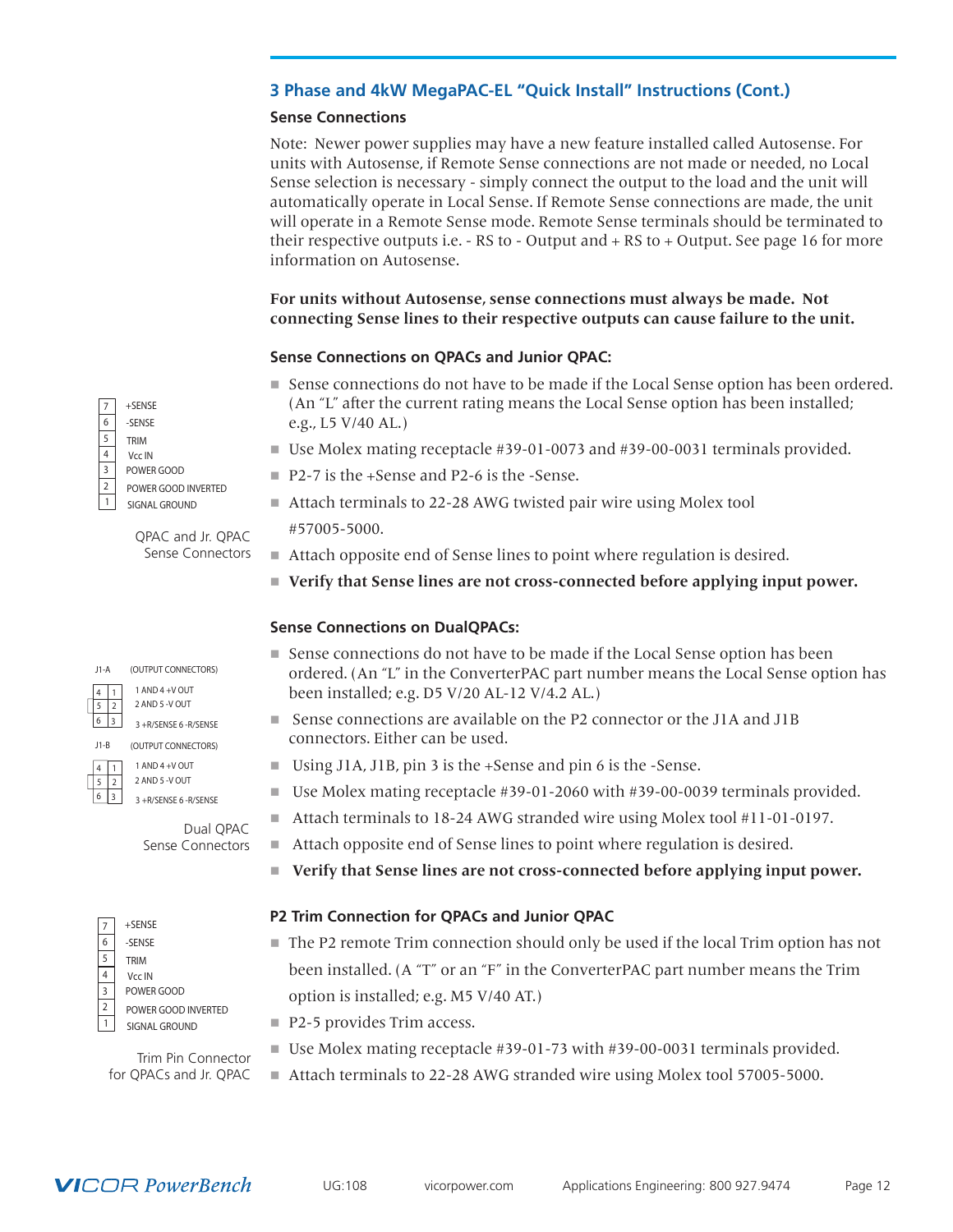## **3 Phase and 4kW MegaPAC-EL "Quick Install" Instructions (Cont.)**

## **P2 Trim Connection for DualQPACs**

- $\blacksquare$  The P2 Trim connection should only be made if the Trim option has not been installed. (A "T" or an "F" in the ConverterPAC part number means the Trim option is installed; e.g. M5 V/40 AT.)
- P2-7 is Trim A and P2-6 is Trim B.
- Use Molex mating receptacle #39-01-0073 and #39-00-0031 terminals provided.
- Attach terminals to 22-28 AWG twisted pair wire using Molex tool #57005-5000.

## **DC OK (Power Good) for QPACs and Junior QPAC**

- $\blacksquare$  DC OK is only available as an option and is not always present.
- P2-3 is Power Good
- $\blacksquare$  Use Molex mating receptacle #39-01-0073 with #39-00-0031 terminals provided.
- Attach terminals to 22-28 AWG stranded wire using Molex tool #57005-5000.

DC OK (Power Good) for QPACs and Jr. QPAC

POWER GOOD INVERTED

Trim Pin Connector for DualQPAC

SIGNAL GROUND

POWER GOOD Vcc IN

TRIM TOP TRIM BOT

+SENSE

-SENSE

Vcc IN

TRIM

2 1

3

4 5

7 6

POWER GOOD

SIGNAL GROUND POWER GOOD INVERTED

 $5 N/C$ 

3 2

4

7 6

| <b>TRIM TOP</b><br>TRIM BOT | DC OK (Power Good) for DualQPACs                                                      |
|-----------------------------|---------------------------------------------------------------------------------------|
| N/C                         | ■ DC OK is standard on DualQPACs and gives notice if either output fails to regulate. |
| Vcc IN<br>POWER GOOD        | $\blacksquare$ P2-3 is Power Good.                                                    |
| POWER GOOD INVERTED         | ■ Use Molex mating receptacle $#39-01-0073$ and $#39-00-0031$ terminals provided.     |

 $\left($ 

- Good.
- ing receptacle #39-01-0073 and #39-00-0031 terminals provided.
- Attach terminals to 22-28 AWG twisted pair wire using Molex tool #57005-5000.

## **Interface Connections J10**

- $\blacksquare$  J10-7 to 11 and J10-20 to 24 are Enable/Disable for slots 1-10.
- J10-16, 17 are Vcc, J10-12 and 15 are Signal Ground, J10-18 is AC Power OK, and J10-5 is General Shutdown.

|                                                                                           | J10 INTERFACE CONNECTOR IDENTIFICATION |                          |    |                             |
|-------------------------------------------------------------------------------------------|----------------------------------------|--------------------------|----|-----------------------------|
|                                                                                           |                                        | Signal Ground            | 14 | Phase Fail                  |
|                                                                                           | 2                                      | Signal Ground            | 15 | Signal Ground               |
|                                                                                           | 3                                      | Overtemperature Warning  | 16 | Vcc +5 volt. 300 mA         |
| $\circ$<br>00000<br>$\circ$<br>000<br>$\circ$ $\circ$<br>18 19 20 21 22 23 24 25<br>14 15 | 4                                      | Analog Temperature       | 17 | Vcc +5 volt. 300 mA         |
|                                                                                           | 5                                      | General Shutdown         | 18 | A.C. Power OK               |
|                                                                                           | 6                                      | No Connection            | 19 | A.C. Power Fail             |
|                                                                                           | 7                                      | Enable/Disable #10       | 20 | Enable/Disable #9           |
|                                                                                           | 8                                      | Fnable/Disable #8        | 21 | Fnable/Disable #7           |
|                                                                                           | 9                                      | Enable/Disable #6        | 22 | Enable/Disable #5           |
|                                                                                           | 10                                     | Fnable/Disable #4        | 23 | Enable/Disable #3           |
|                                                                                           | 11                                     | Enable/Disable #2        | 24 | Enable/Disable #1           |
|                                                                                           | 12                                     | Signal Ground            | 25 | Gate #10 (Output (Isolated) |
|                                                                                           | 13                                     | Gate #1 Input (isolated) |    |                             |

5 N/C 7 6

2

3 4

1 SIGNAL GROUND

DC OK (Power Good) for DualQPAC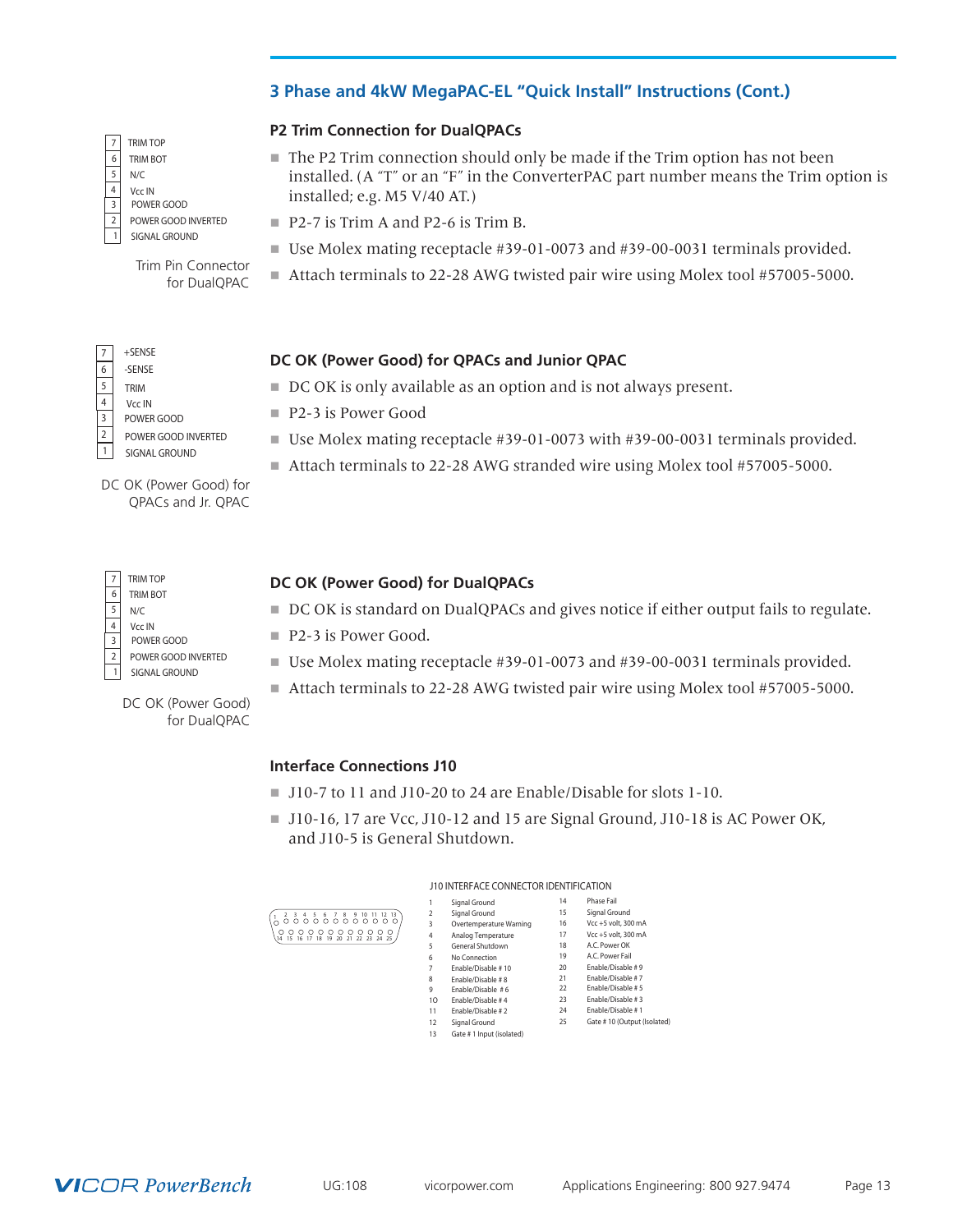## **3 Phase MegaPAC - EL Mechanical Drawings**

<span id="page-13-0"></span>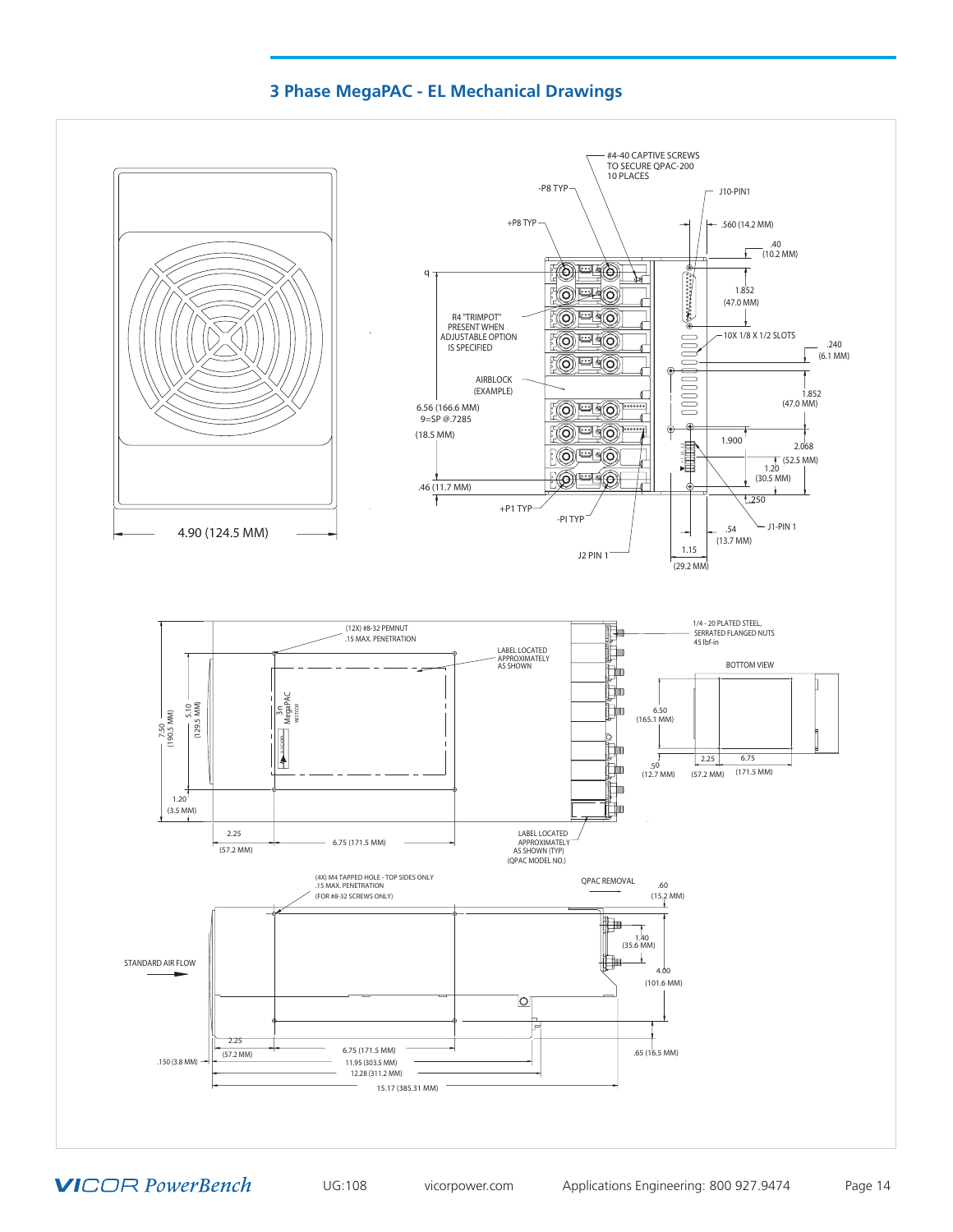## **4kW MegaPAC - EL Mechanical Drawings**

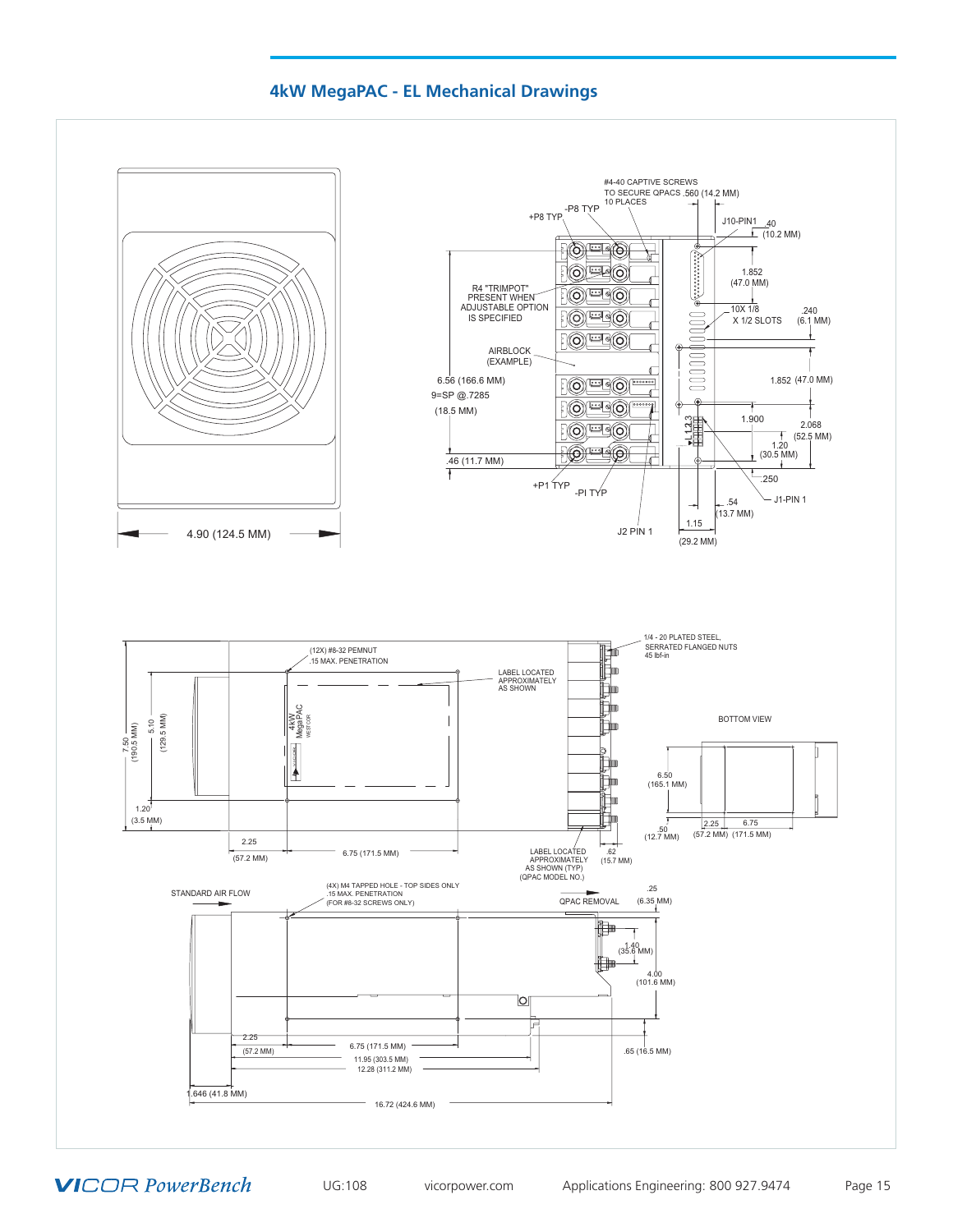## <span id="page-15-0"></span>**Interface Connections**

## **Chassis Input Power Terminals (J1)**

Input AC power is applied to a plug-in connector, J1, that accepts soldered terminals with a wire size of 12 AWG. For operation on high voltage DC input, input power can be connected to any two input lines. A fault-clearing device should be installed at the input of the unit. A user-accessible input fuse is not present within the unit. For an output of 2,000 W - 4,000 W with operation on 208 Vac,  $3 \mathcal{A}$  input, a 20 A fuse in each input line is acceptable. Input power cables should be shielded to minimize radiated noise effects.





## **Output Power Connections (+P, -P for Single Output, or J1A/J1B for Dual Outputs)**

For single output ConverterPACs, these terminals are two 1/4-20 plated steel studs. The upper stud is positive with respect to the lower stud. For dual output ConverterPACs, there is a 6-pin Molex connector for each output. J1A pins 1 and 4 are the +Output, and J1A pins 2 and 5 are the -Output. Pins 3 and 6 are the Remote Sense terminals. Use appropriate wire size rated to handle the full output current, including short circuit levels. Avoid large current loops in output cables; run power and return cables next to one another to minimize inductive effects. All outputs are isolated and can provide positive or negative outputs.

## **Output +/-Sense Connections (P2 for Single Output, or J1A/J1B for Dual Outputs)**

Newer power supplies may have some outputs configured with the Autosense feature that automatically locally senses the output if remote sense is not used. To check if an output has the Autosense feature, measure the impedance from the + Out to + Sense and - Out to - Sense pins. If the impedance is 5 ohms, then the output has Autosense and does not require local sense jumpers.

For units without Autosense, sense connections must be made. When making sense connections, keep in mind that although all outputs are open-Sense protected, the +/-Sense terminals **MUST** be connected to their respective outputs before the 3 Phase MegaPAC - EL and 4kW MegaPAC - EL is powered up. Regardless of the output polarity configured, the +Sense should always connect to the +Power output. The -Sense connects to the -Power output. Sense connections are not required on booster ConverterPACs, BatPACs, or if the Local Sense option is specified. Sense pins can be accessed either on P2-6/P2-7 or J1A/J1B on dual output units.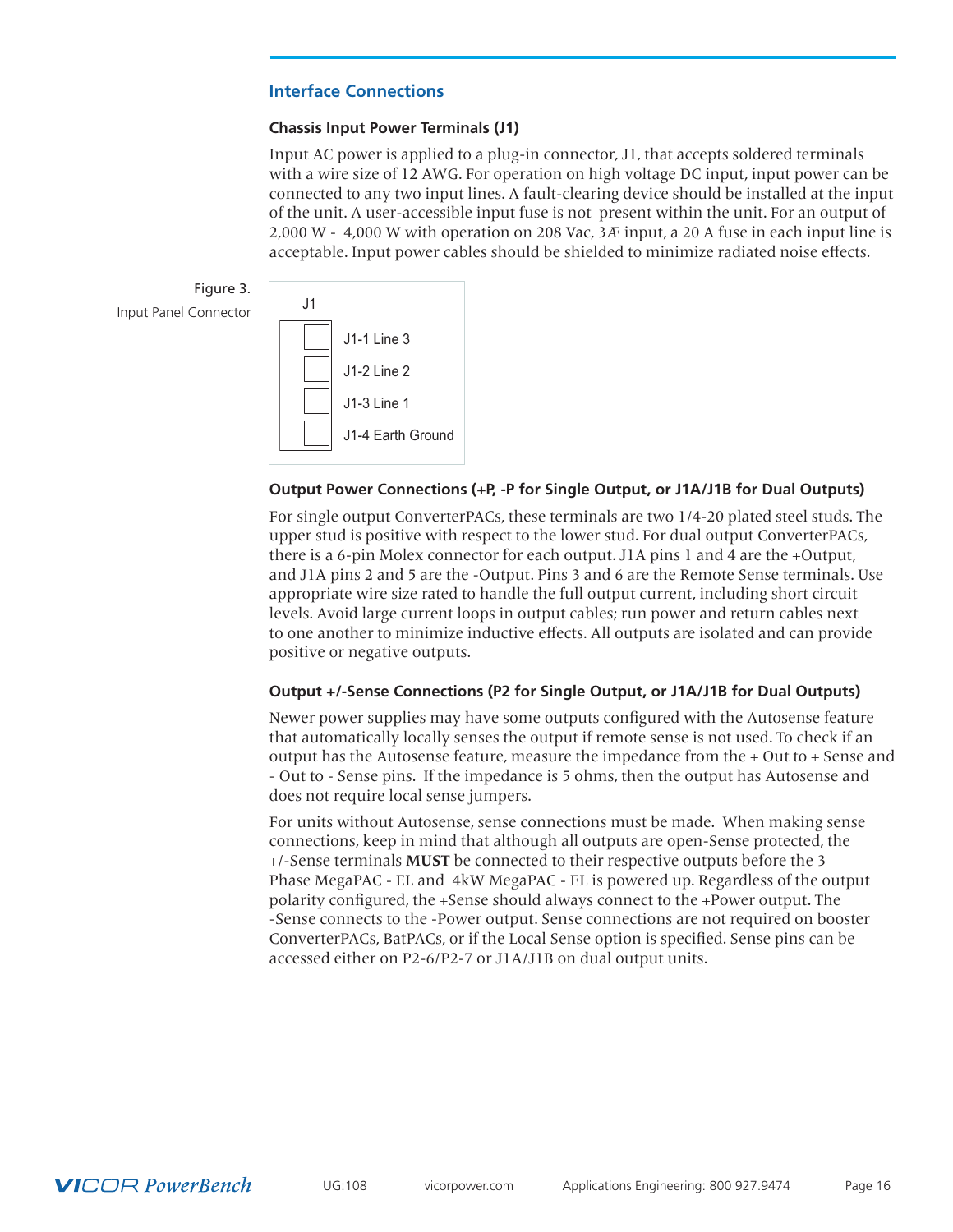## **Signal Ground (J10-1, J10-2, J10-12, J10-15)**

Signal Ground (see Figure 4) is an isolated ground reference for all J10 interface signals used as a reference for ConverterPAC output status signals such as Power Good. This is not the same as Earth Ground on input power connector J1.



|                                                      |                 | Signal Ground            | 14 | Phase Fail                  |
|------------------------------------------------------|-----------------|--------------------------|----|-----------------------------|
|                                                      | 2               | Signal Ground            | 15 | Signal Ground               |
| 66666688888                                          | 3               | Overtemperature Warning  | 16 | Vcc +5 volt. 300 mA         |
| 0000000000000<br>14 15 16 17 18 19 20 21 22 23 24 25 | 4               | Analog Temperature       | 17 | Vcc +5 volt. 300 mA         |
|                                                      | 5.              | General Shutdown         | 18 | A.C. Power OK               |
|                                                      | 6               | No Connection            | 19 | A.C. Power Fail             |
|                                                      | 7               | Enable/Disable #10       | 20 | Enable/Disable #9           |
|                                                      | 8               | Fnable/Disable #8        | 21 | Fnable/Disable #7           |
|                                                      | 9               | Enable/Disable #6        | 22 | Enable/Disable #5           |
|                                                      | 10 <sup>2</sup> | Fnable/Disable #4        | 23 | Enable/Disable #3           |
|                                                      | 11              | Enable/Disable #2        | 24 | Enable/Disable #1           |
|                                                      | 12              | Signal Ground            | 25 | Gate #10 (Output (Isolated) |
|                                                      | 13              | Gate #1 Input (isolated) |    |                             |

## **Enable/Disable and General Shutdown (GSD)**

The Enable/Disable control lines allow ConverterPAC outputs to be sequenced either on or off. For DualQPACs, both outputs are sequenced. In parallel arrays, only the driver ConverterPAC needs to be sequenced. The GSD control line on J10-5 allows simultaneous shutdown of all ConverterPAC outputs. An internal factory-configured jumper selects polarity, either active-high or active-low. Another jumper selects a pullup or pull-down source for the HCMOS control inputs.

The standard Enable/Disable controls are configured as active-low with internal pullup; outputs are enabled when these pins are open-circuited or allowed to exceed 4.5 V with respect to Signal Ground. Outputs are disabled when the Enable/Disable control lines are pulled low to less than 0.7 V. The GSD control line is configured to be active-low with internal pull-up; all outputs are simultaneously inhibited when the GSD control line is pulled low to less than 0.7 V. All outputs are enabled when GSD is open circuited or allowed to exceed 4.5 V. The polarity of both the ED and GSD lines as well as pullup or pull down can be reversed as a factory option per below diagramDo not apply more than 5 V to these inputs at any time. The E/D and GSD circuits will sink up to 0.6 mA. If driven from an electromechanical switch or relay, a small capacitor should be connected between the control line and Signal Ground to eliminate latch-up due to the effects of switch bounce (1mF, typical).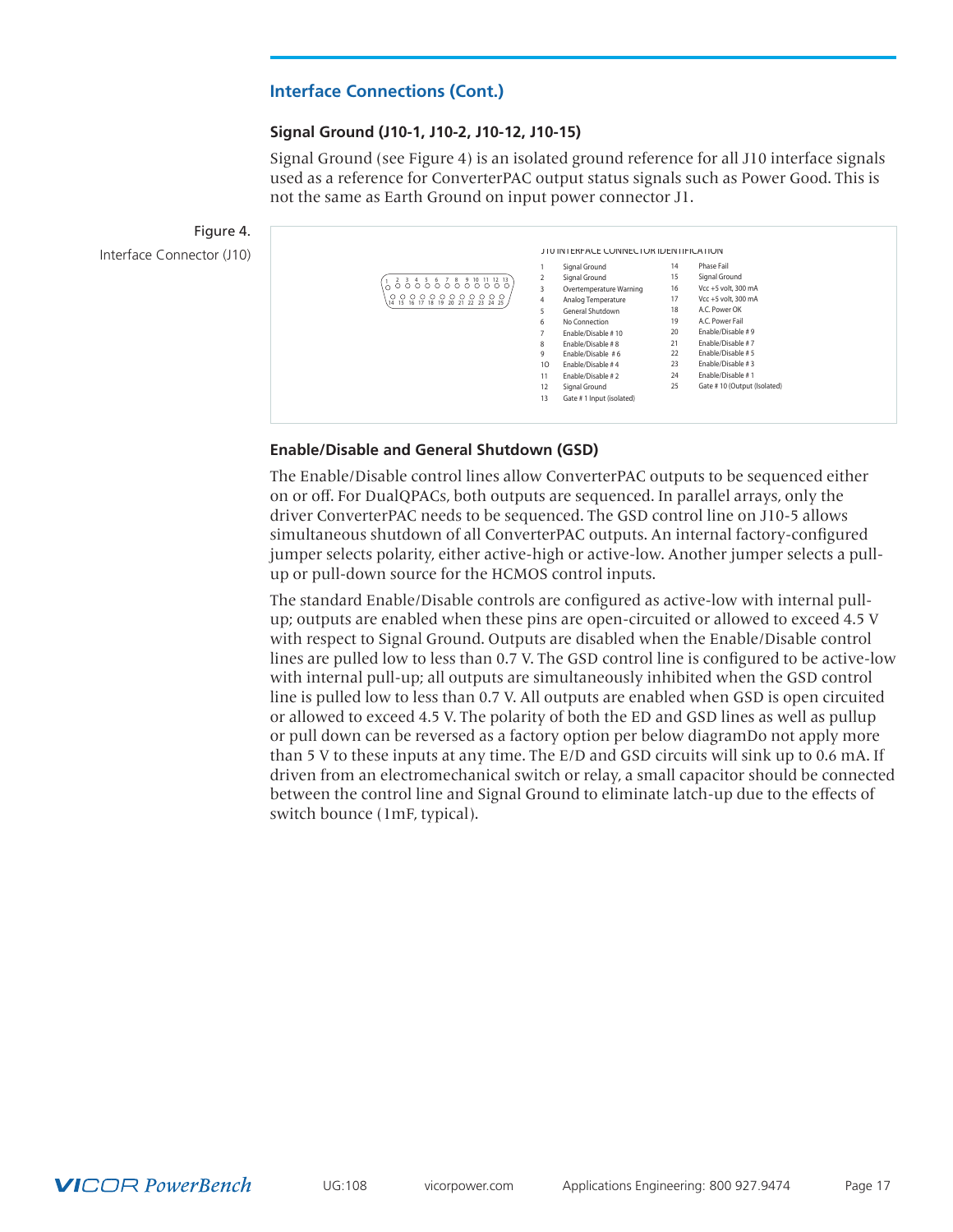Figure 5. Enable/Disable and General Shutdown



## **Enable/Disable Control of Maxi Module Arrays**

When using the Enable/Disable function on an output that consists of two or more Maxi modules, it is necessary to connect the E/D pins of the corresponding module locations together such that both modules are commanded to turn ON or OFF simultaneously.

**Example:** Slots 1 through 6 have been configured as a single output parallel array (see Fig. 6)

In order to disable this array, E/Ds 1 through 6 should be shorted together as shown in Fig. 6. With the E/Ds connected together, a single switch can then be used to remotely enable and disable the output.

\*\*Note: Note: For single output power supply configurations, the simplest method of remotely enabling and disabling the output is to use the General Shutdown (GSD) function.

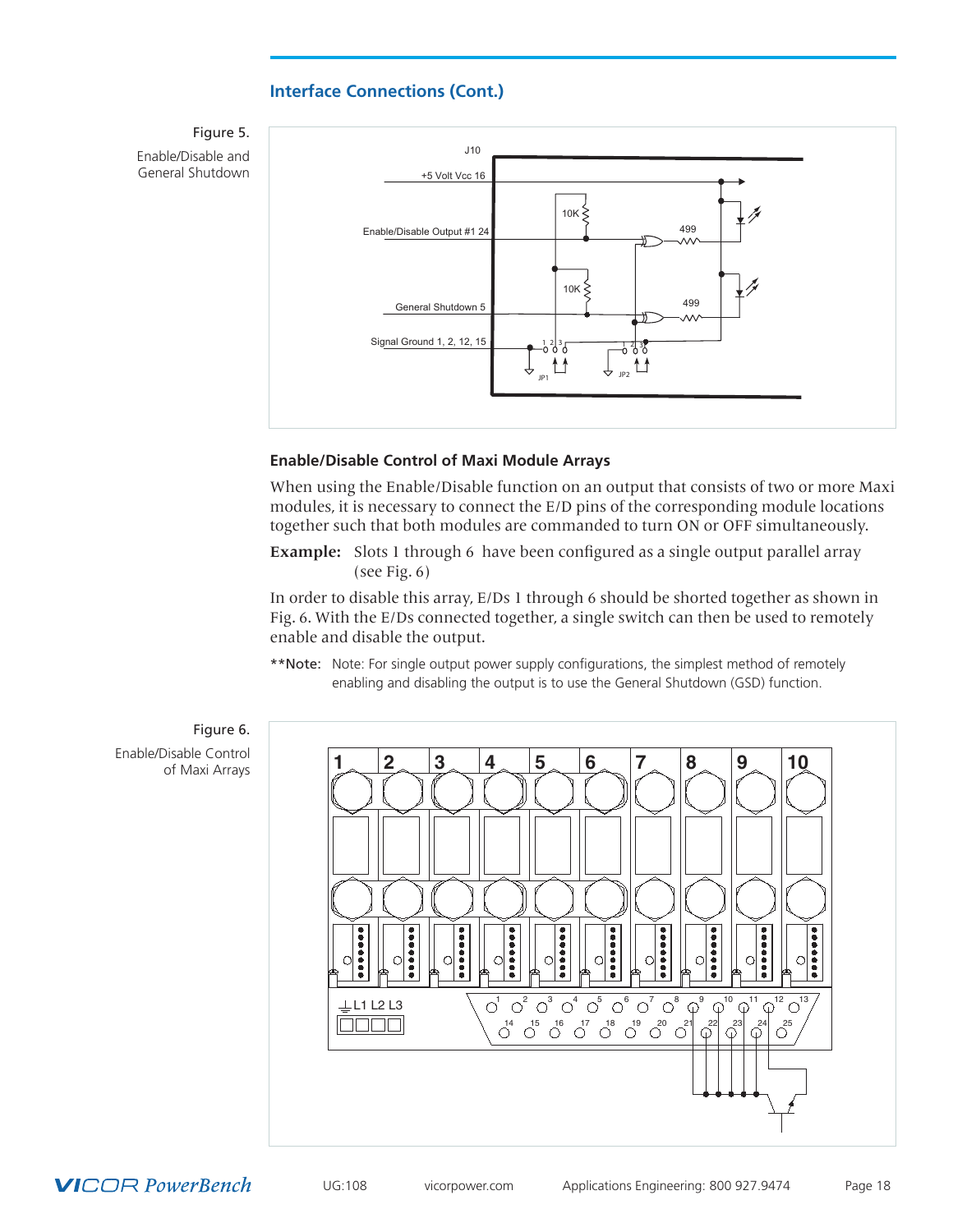## **AC Power OK (J10-18)**

This signal on J10-18 provides a status indication of the AC input power (see Figure 7). It is active high, TTL compatible and capable of sourcing 10 mA maximum. This signal switches to a TTL "1" when the high voltage bus exceeds low-line condition during turnon, and switches to a TTL "0" 3 ms (minimum) before loss of output regulation due to the loss of input AC power. This signal can be used to warn external control circuits of an impending loss of power.





## **AC Power Fail (J10-19)**

J10-19 is the inverse of AC Power OK, and goes to a TTL "1" when the input AC power is not OK. It is capable of sourcing 10 mA maximum. The fan out is 20.

## **Phase Fail (Input Overcurrent) (J10-14)**

J10-14 is a TTL level active-high signal that is asserted when the peak input current reaches 30 A due to the loss of an input phase or severe line imbalance. This occurs when one input phase is lost with approximately 1,400 W output loading. Maximum current that can be sourced is 10 mA.

## **Overtemperature Warning (J10-3)**

J10-3 is a signal that asserts a TTL level "1" if the air temperature exceeds the following factory set levels. The warning trip point is 65°C to 76°C, typically, and recovery point is 60°C to 71°C, typically.

## **Overtemperature Shutdown**

If the inlet ambient air temperature exceeds the following factory set levels, the outputs are disabled. The shutdown trip point is 70 $\degree$ C to 81 $\degree$ C, typically, and recovery point is 40°C to 48°C, typically.

## **Analog Temperature Monitor (J10-4)**

This signal on J10-4, referenced to Signal Ground, provides an analog DC voltage output between 0 V and 10 V that represents the air temperature of  $0^{\circ}$ C to 100 $^{\circ}$ C inside the power supply. The inlet air temperature is monitored close to the fan.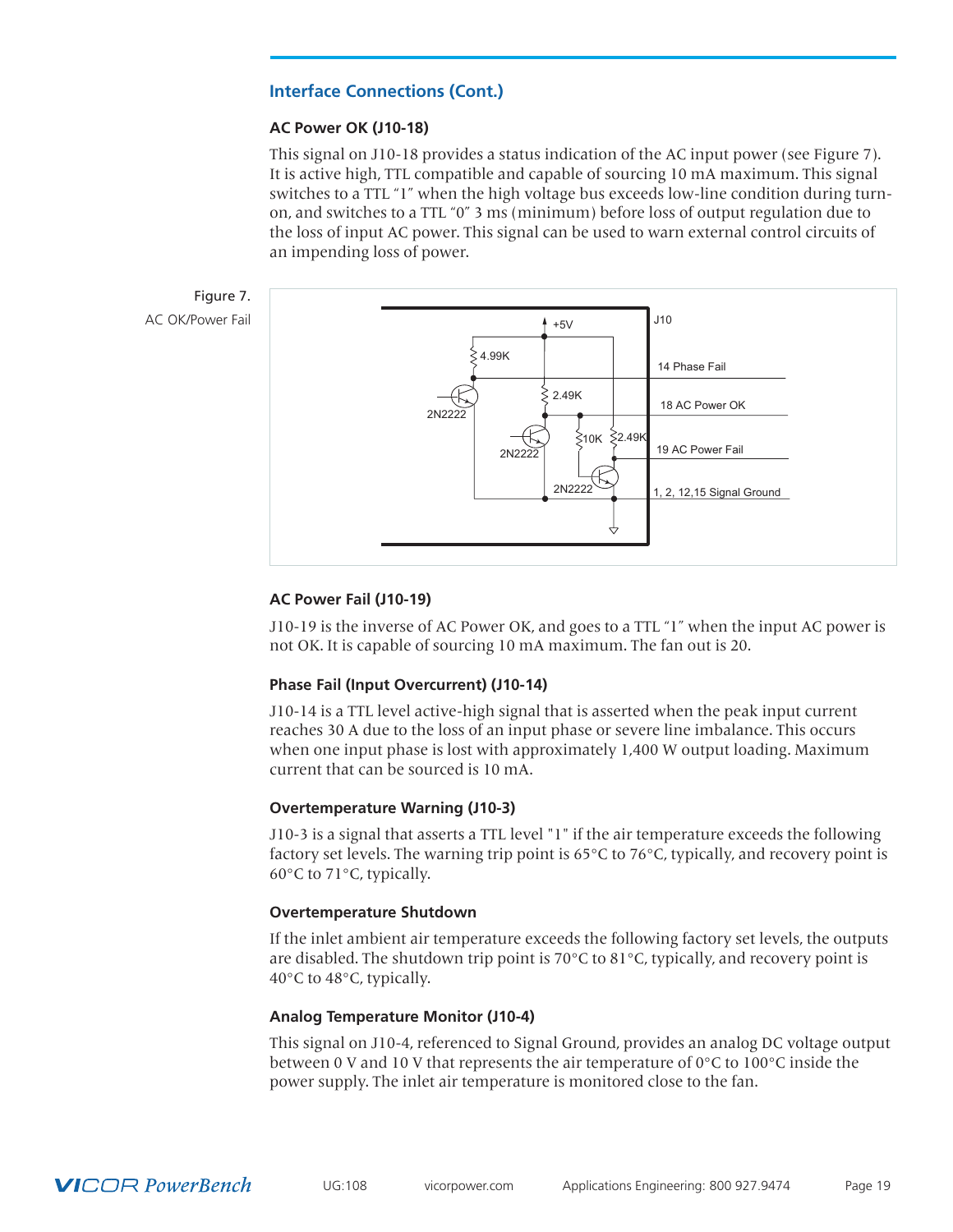## **Gate IN/Gate OUT (J10-13, 25)**

The 3 Phase MegaPAC - EL can be paralleled with other 3 Phase MegaPAC - ELs and the 4kW MegaPAC - EL can be paralleled with other 4kW MegaPAC - ELs to increase output power. Paralleling the chassis is similar to paralleling VI-200 (QPAC-L) or Maxi (QPAC-XQ) DC to DC converters. The Gate Out (or PC) pin of the ConverterPAC in slot #10 is available on J10-25, and can be used to provide input to the Gate In (or PC) pin of the ConverterPAC in slot #1 of a different 3 Phase MegaPAC - EL and 4kW MegaPAC - EL. The ConverterPAC in slot #1 of the second chassis must be a booster, and additional boosters can be connected in parallel to it. The ConverterPAC in slot #10 of the first 3 Phase MegaPAC - EL or the 4kW MegaPAC - EL must be either a driver or a booster in a parallel array. ConverterPACs paralleled from chassis to chassis must be of the same type, voltage, and power.

The 3 Phase MegaPAC - EL and 4kW MegaPAC - EL are configured at the factory to allow box-to-box paralleling using the ConverterPACs originally shipped in the chassis. Since the MegaPAC is a field configurable supply, the proper configuration must be verified before paralleling from chassis to chassis. The last two digits of the 4kW MegaPAC - EL part number will identify whether slot #1 and slot #10 were configured for use with VI-200 (QPAC-L) or Maxi (QPAC-XQ) DC to DC converters.

Using the example of MX7-410108-32, the last two digits, "-32," identify the type of module in slot #1 and slot #10, respectively. A "3" indicates the chassis is configured to parallel box-to-box using a Maxi converter. A "2" indicates the chassis is configured to parallel box-to-box using a VI-200 converter. The above example shows the chassis is configured for a Maxi converter in slot #1 and a VI-200 converter in slot #10.

When connecting multiple chassis in parallel, the signal ground on J10 of each chassis should be tied together. Chassis outputs should be tied together near the power supply and then cabled to the load. Using separate cables to provide power to the load will limit the supplies' ability to current share properly.

## **Auxiliary Vcc +5V/0.3A (J10-16, 17)**

The Vcc on J10-16, 17 is an auxiliary 5 V regulated power source (see Figure 8 and Connector Pin Identification of page 17). It is  $+5$ Vdc  $+/-5$ % with respect to Signal Ground and can supply 300 mA maximum. It is short-circuit-proof, but if shorted all outputs will shut down through the Enable/Disable circuitry. The Auxiliary Vcc typically powers user circuitry or is used with the Power Good circuitry to provide a pull-up reference for the outputs of the DC Power Good circuit on a ConverterPAC. If used for this purpose, a J10 Signal Ground must also be connected to the P2-1 Signal Ground pin of the ConverterPAC.

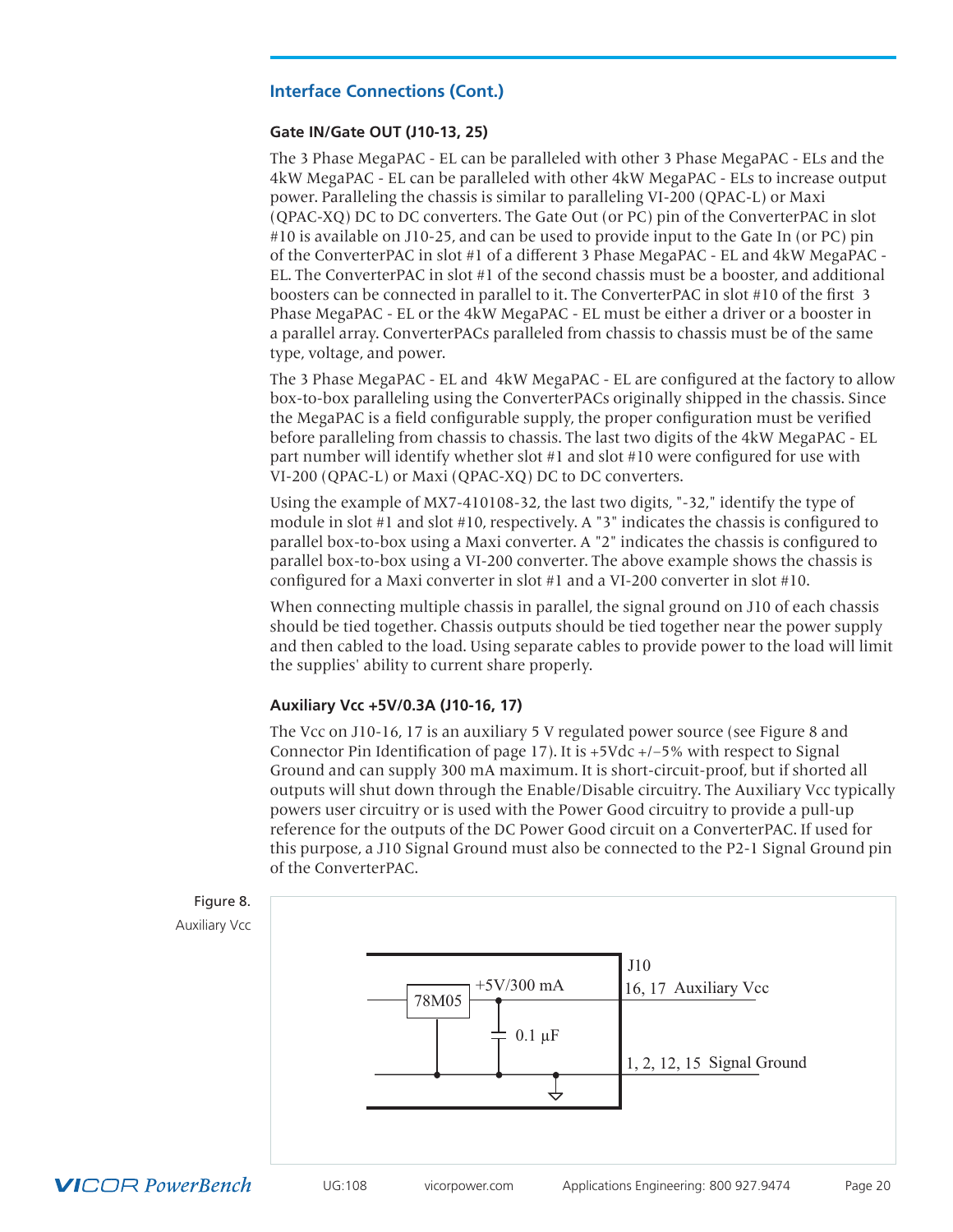## **Power Good (P2-3)**

The optional Power Good signal on P2-3 is referenced to Signal Ground on P2-1, and indicates the status of the output voltage. This signal is asserted a TTL "1" when the output voltage is above 95% of nominal. It is a TTL "0" when the output voltage is below 85% of nominal. In addition to the electrical Power Good signal, the QPAC (XQ) comes with a DC OK LED as a standard feature.

If the Trim option is also used, the Power Good trip points **DO NOT** track with the trimmed voltage. It is possible to trim the output below the fixed setpoints of the Power Good circuit and cause a negative Power Good signal. Good circuit and cause a negative Power Good signal.



## **Power Good Inverted (P2-2)**

This is the inverse of the Power Good signal and is referenced to Signal Ground on P2-1.

## **Signal Ground (P2-1)**

Signal Ground on P2-1 is an isolated secondary ground reference for P2 status signals. It is used to provide a reference point for the Power Good circuitry and is not the same as Earth Ground on input power connector J1.

## **Vcc In (P2-4)**

The Vcc In on P2-4 is an input that requires +5 V either from the J10 Auxiliary Vcc, or from another source. Input current to this pin is limited by an internal resistor to 3 mA. If the J10 Auxiliary Vcc is connected to Vcc In on P2-4, then at least one J10 Signal Ground must be connected to Signal Ground on P2-1.

## **+Sense/–Sense (P2-7 and P2-6)**

The +Sense on P2-7 should be connected to the +Power Out, and the –Sense on P2-6 to the –Power Out terminal. **Do not reverse or leave the Sense pins open.** Sense pins can be terminated locally at the output of the power supply, in which case the power supply will provide regulation at the output terminals. The voltage appearing at the load may drop slightly due to voltage drop in the power cables. If it is necessary to compensate for voltage drop along the output power cables, this termination should be made close to the output load. Compensation of up to 0.5 V (0.25 V per lead) can be obtained. Use twisted pair 22-24 AWG wire for this purpose.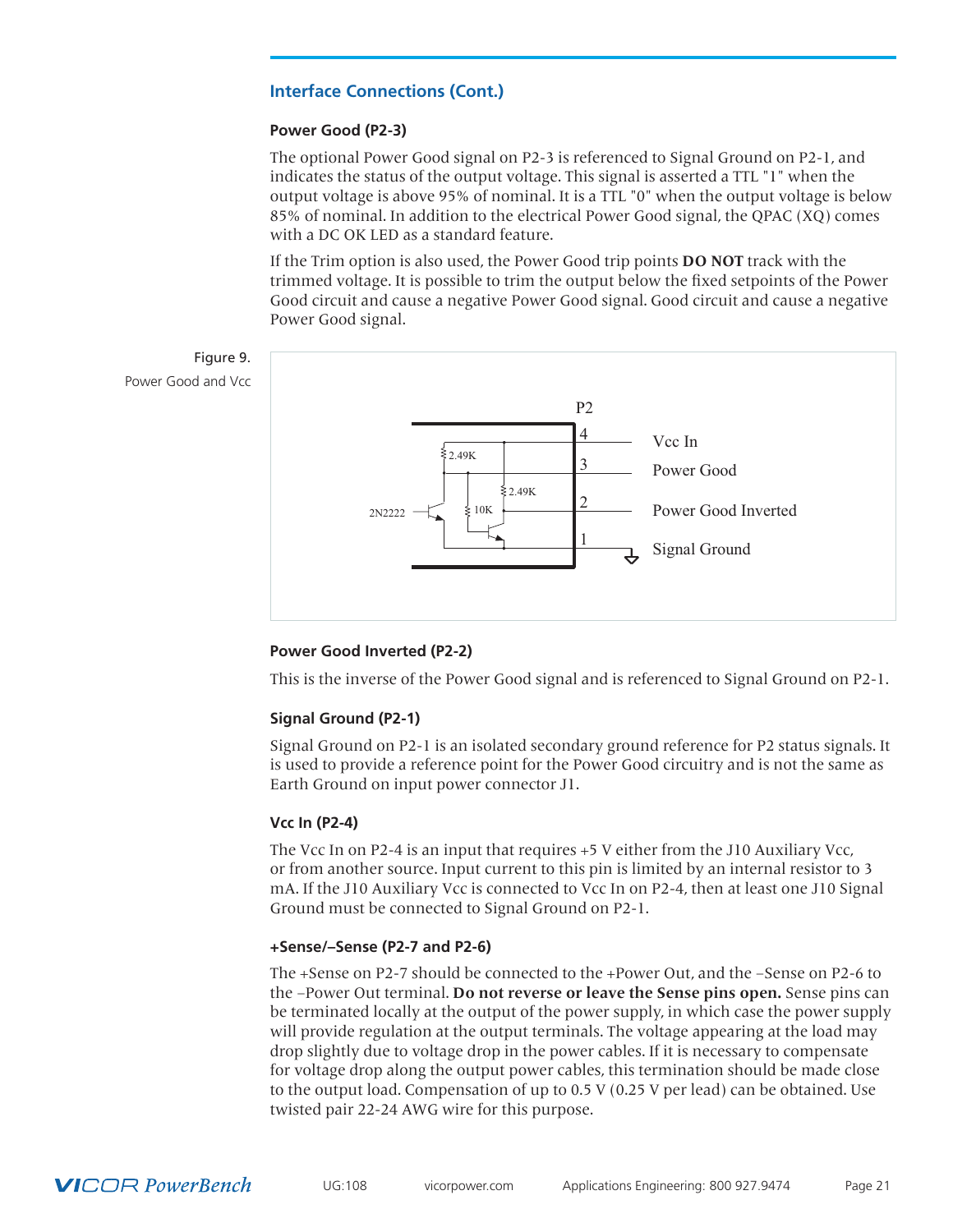For DualQPACs, the +Sense pins are available on connectors designated as J1A-3 and J1B-3 for outputs A and B, respectively. –Sense pins are on J1A-6 and J1B-6, respectively.

**Reminder: Only units with Autosense will automatically operate in Local Sense mode if no sense connections are made. It will operate in remote sense mode if remote sense connections are made. Units without Autosense MUST have sense connections (Local or Remote) to their respective output for the unit to operate properly.** 



#### **External Trim (P2-5)**

Output voltage can be trimmed using an optional factory-installed Trim potentiometer or with the Trim pin (see Figure 11). The Trim potentiometer is located on the ConverterPAC. If the Trim potentiometer has not been ordered, the Trim pin must be used. When using the Trim pin, the Trim limits are determined by the DC to DC converter used on the ConverterPAC. Maximum Trim ranges are 10% above the nominal converter voltage and 50% below the nominal converter voltage as measured from the output studs or output connector of the power supply.

Note: The combined effects of module trim up, remote sense and dynamic load step may cause the module to trip OVP. Recovering from OVP will require cycling input power to the MegaPAC.

The Trim pin on P2 can be used to control the output voltage. It is referenced to the -Sense pin on P2 and can be controlled by either a resistor network or an external voltage source. To increase an output voltage above its nominal, it is necessary to increase the voltage at the Trim pin above the internal reference voltage (Vref). The reverse is true to decrease an output voltage.

Note: Converters are sometimes pretrimmed at the factory if a nonstandard output voltage is requested. Standard voltages include 2 V, 3.3 V, 5 V, 12 V, 15 V, 24 V, 28 V, and 48 V. If using a nonstandard voltage, or if a ConverterPAC is ordered with a Trim option, the resistor calculations will differ from those below. Please consult the factory for assistance.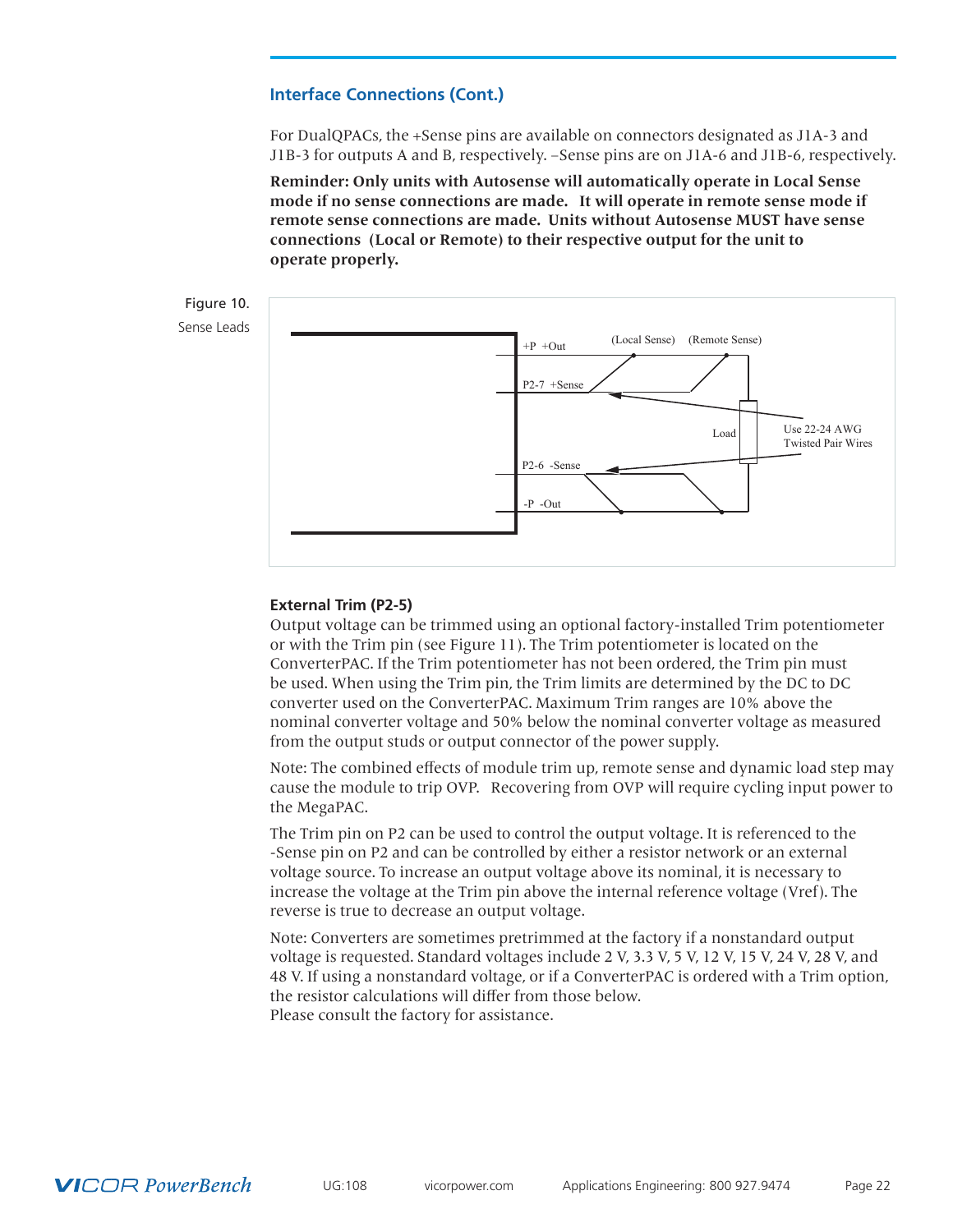<span id="page-22-0"></span>

| <b>Output Module</b>    | $V_{ref}$ | R <sub>TH</sub> |
|-------------------------|-----------|-----------------|
| VI-200/VI-J00 33.3 V    | 2.5V      | 10.0 kW         |
| $VI-200/VI-100 < 3.3 V$ | 0.97 V    | 3.88 kW         |
| Maxi (Pre-Defined)      | 1 2 3 V   | $1.0$ kW        |
| Maxi (User Defined)     | 1 2 3 V   | Consult Factory |

# Figure 11.



#### Example:

#### **±10% Trim adjust on a 12 V nominal output.**

Figure 11 shows a typical variable Trim circuit. Using a 10k trimpot (R7), the resistor values for R6 and R8 can be calculated as follows:

**V1** =  $V_{ref}$  + 10% = 2.75 V Given:  $V_{ref}$  = 2.5 V (see Table 1)  $I_{RS} = (2.75 \text{ V} - \text{V}_{ref})/R_{TH} = (2.75 \text{ V} - 2.5 \text{ V})/10 \text{ kW} = 25 \text{ mA}$ 

Setting the bottom limit:

 $V_{R6}$  = 2.5 V - 10% = 2.25 V

And since  $I_{R5} = I_{R6} = 25$  mA,

 $R6 = V_{R6}/I_{R6} = 2.25 V/25 mA = 90 kW$  $V_2$  = V<sub>1</sub> + V<sub>R6</sub> = 2.75 V + 2.25 V = 5 V  $I_{R7}$  = V<sub>2</sub>/R7 = 5 V/10 kW = 500 mA  $I_{RB} = I_{R7} + I_{R6} = 525 \text{ mA}$  $V_{R8} = (V_{nom} + 10\%) - V_2 = 13.2 V - 5 V = 8.2 V$  Given:  $V_{nom} = 12 V$  $R8 = V_{R8}/I_{R8} = 8.2 \text{ V}/525 \text{ mA} = 15.62 \text{ kW}$ 

Using the above resistor combination, a 12 V output can be trimmed externally up to 13.2 V and down to 10.8 V. For further information on external trimming, refer to Chapter 5 of the Applications Manual or consult the factory for assistance.

CONSULT APPLICATIONS ENGINEERING WHEN TRIMMING OUTPUTS BELOW 5 V.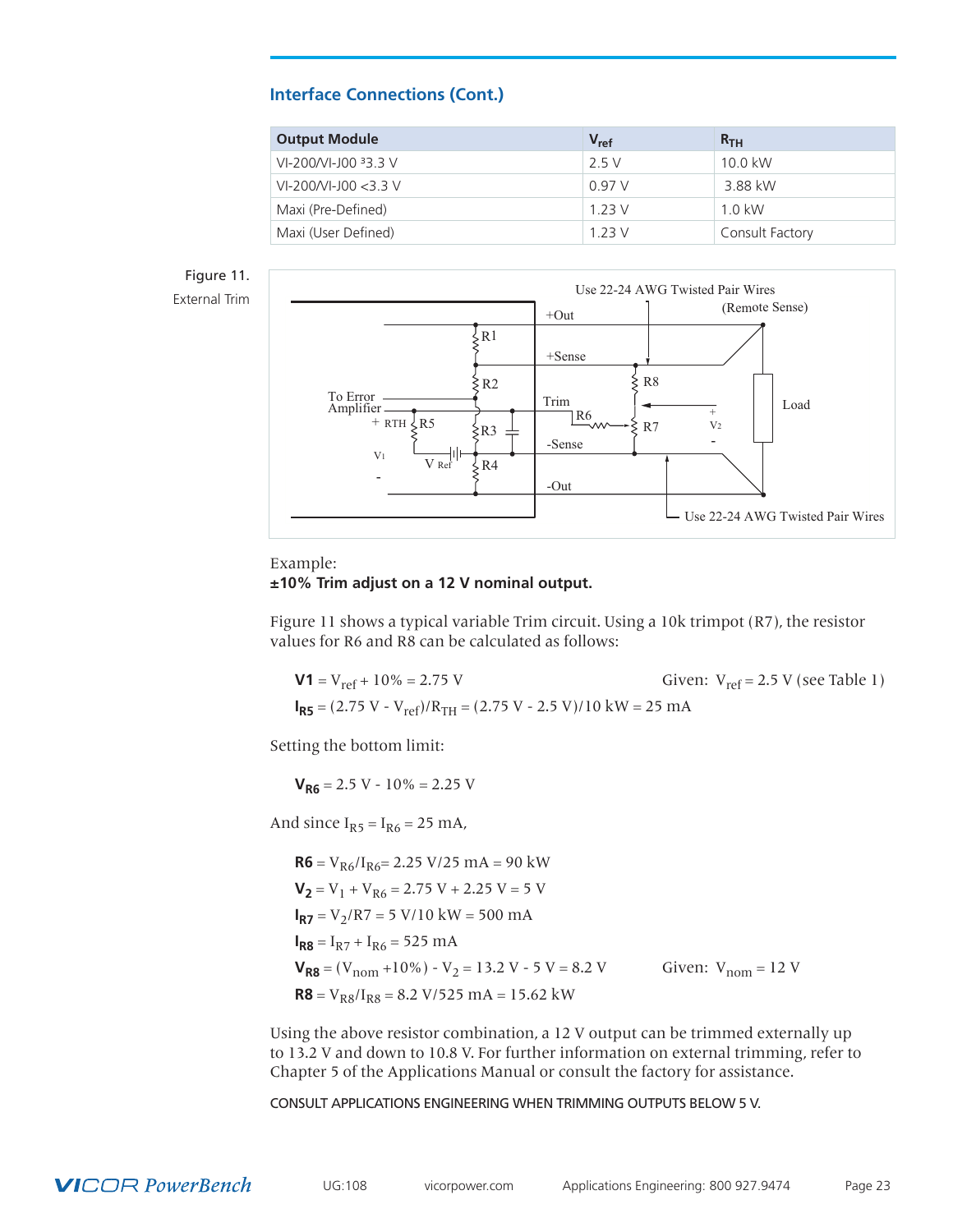# **Specifications**

| <b>Input Characterisitcs</b>   |                                                                           |
|--------------------------------|---------------------------------------------------------------------------|
| Input Voltage                  | 208/240 Vac, 3 Phase, 4 Wire; 180-264 Vac, 1 Phase (47-500Hz) 260-352 Vdc |
| Power Factor (passive)         | 0.92 (3 Phase operation)                                                  |
| Inrush Current                 | 30 A rms @ 230 Vac                                                        |
| Ride Through Time              | >20 ms at nominal line, full load                                         |
| Power Fail                     | >3 ms warning                                                             |
| Conducted EMI                  | EN55022 Class A                                                           |
| Surge Immunity (Common         | EN 61000-4-5 Level 3                                                      |
| Mode and Normal Mode)          | (Temporary loss of output power may occur which is self recoverable)      |
|                                | Primary to Chassis $GND = 2,121$ Vdc                                      |
| Dielectric Withstand           | Primary to Secondary = 4,242 Vdc                                          |
|                                | Secondary to Chassis GND = 750 Vdc                                        |
| <b>Ouput Characterisitcs</b>   |                                                                           |
| VE-200/VE-J00                  | 0.2% max. from 10% to 100% load;                                          |
| Line/Load Regulation           | 0.5% max. from 0% to 10% load                                             |
| Maxi Line Regulation*          | 0.20% max to 0.30% max                                                    |
| Maxi Load Regulation*          | 0.20% max to 0.70% max                                                    |
| VI-200/VI-J00                  | 1% for standard voltages; 2% for special or adjustable voltages           |
| Setpoint Accuracy*             |                                                                           |
| Maxi Setpoint Accuracy         | 1% for standard voltages;                                                 |
|                                | 2% for special, adjustable voltages and 48 V outputs                      |
| Ripple and Noise               | QPAC, DualQPAC, JrQPAC: 10 mV p-p max.or 0.15% whichever is greater.      |
|                                | QPAC (XQ): 10 mV p-p max.or 0.15% whichever is greater.                   |
|                                | 10% -110% of nominal voltage Maxi modules                                 |
| Output Trim Range              | 50% -110% of nominal voltage VI-200/VI-J00 modules                        |
|                                | 90% -110% of nominal voltage VI-200/VI-J00 modules 10-15 V                |
| Overcurrent Trip Point         | 105-125% of full load capability of VI-200/VI-J00 modules                 |
|                                | 115% typical of full load capability of Maxi modules                      |
| Overvoltage Protection         | QPACs: 115-135%; N/A to DualQPACs and JuniorQPACs                         |
| Efficiency                     | 82% typical                                                               |
| Output Power                   |                                                                           |
| 4kW MegaPAC/EL (Low Noise)     | 4,000 W at 45°C (3 Phase); 1,500 W at 45°C (1 Phase)                      |
| 3 Phase MegaPAC/EL (Low Noise) | 2,000 W at 45°C (3 Phase); 1,200 W at 45°C (1 Phase)                      |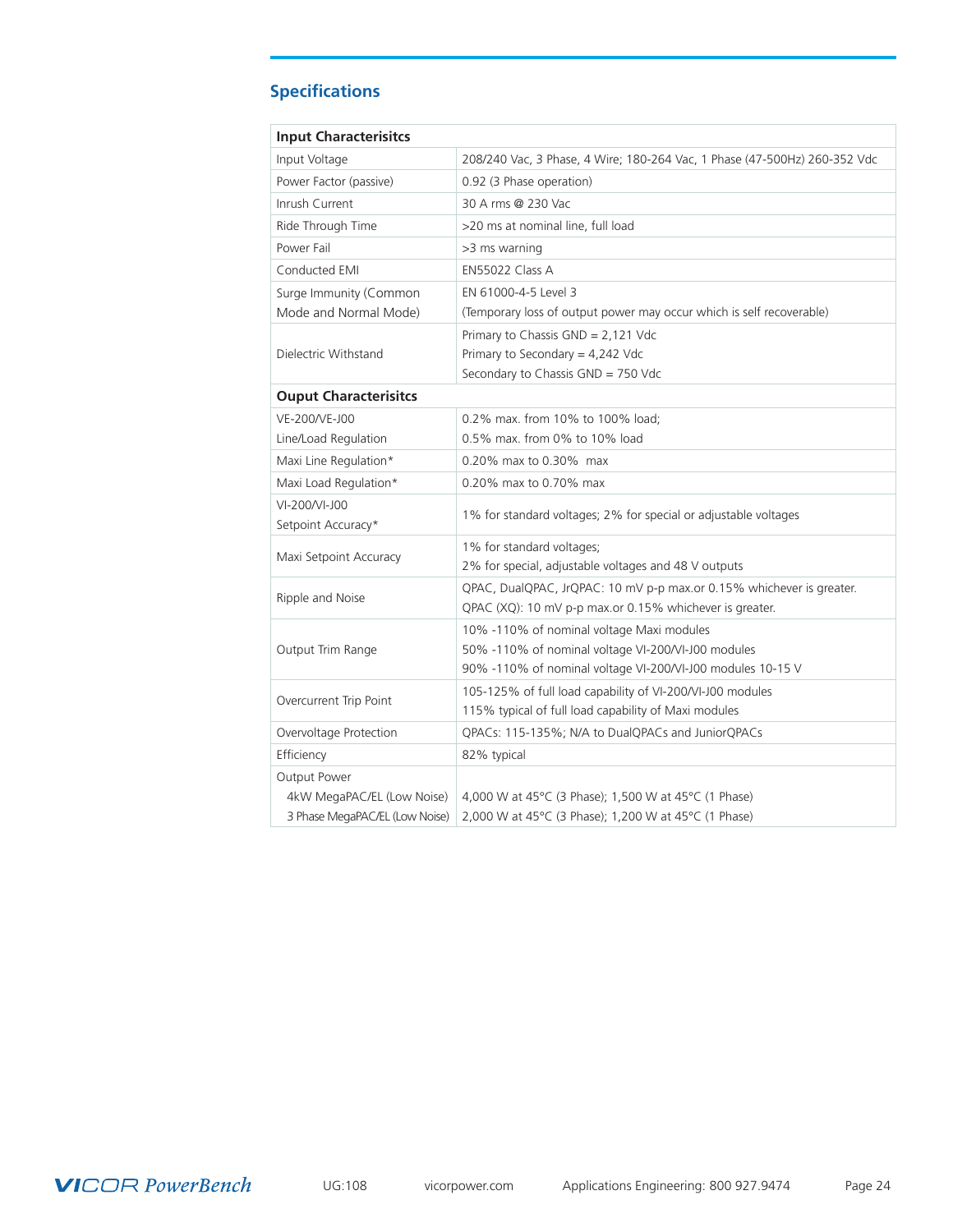## <span id="page-24-0"></span>**Specifications (Cont.)**

| <b>Environmental Characteristics</b> |                                                                                                                                                    |  |  |  |
|--------------------------------------|----------------------------------------------------------------------------------------------------------------------------------------------------|--|--|--|
| Storage Temperature                  | $-40^{\circ}$ C to 85 $^{\circ}$ C                                                                                                                 |  |  |  |
| Operating Temperature**              | -20 $\degree$ C to +45 $\degree$ C full power, -20 $\degree$ C to +65 $\degree$ C half power                                                       |  |  |  |
| Humidity                             | 0 to 95% non-condensing                                                                                                                            |  |  |  |
| Altitude                             | Derate 2.6% total output power for each 1,000 ft to a maximum operating<br>altitude of 15,000 ft. Non-operating storage maximum altitude is 40K.   |  |  |  |
| Safety Approvals                     | cURus - UL 60950-1, CSA 60950-1<br>cTUVus - EN 60950-1, UL 60950-1, CSA 60950-1<br>CE Mark - Low Voltage Directive, 73/23/EEC amended by 93/68/EEC |  |  |  |
| Product Weights                      | 3 Phase MegaPAC - EL: 21.6 lbs (9.8 kg) fully configured<br>4 kW MegaPAC: 22 lbs. (10 kg) fully configured                                         |  |  |  |
| Warranty                             | 2 years limited warranty.<br>See vicorpower.com for complete warranty statement.                                                                   |  |  |  |

\* See Vicor module specifications. A preload may be necessary for modules trimmed down below 90% of normal output voltage.

\*\* Operating temperature is 45°C using any combination of modules and output voltages as long as the front end rating is not exceeded. Normal derating applies to half power if the ambient temperature is 20°C hotter.

## **Current Share Boards - Optional Feature**

"Current sharing" also known as Load Sharing, is the ability to divide the output current evenly across all active power supplies. This greatly reduces stresses on each power supply and allows them to run cooler, resulting in higher reliability. Standard "current sharing" techniques typically utilize shunt resistors or Hall Effect devices to measure the current from each power supply. Power shunt resistors continually dissipate power and require cooling especially when dealing with high output currents of >100 Amps. Hall Effect devices measure magnetic fields generated by current flowing through a conductor and, although they dissipate no power, they tend to be large and expensive.

First developed by Vicor Engineering for paralleling MegaPAC supplies, the Box-to-Box Current Share Board or CSB allows two or more Vicor power supplies to current share by utilizing the inherent voltage drop produced in the negative output return cable. This eliminates the need for additional shunt resistors or expensive Hall Effect devices and provides a simple 5 wire connection method to achieve a +/-1mV accuracy between the Negative Output power rails. This accuracy translates to a 1% current sharing if there is a total of 100mV conductional voltage drop in the negative return path.

Constructed as a current source to drive the Trim pin of a Vicor module, the design uses an accurate comparator circuit to monitor the power returns. In addition, the circuit is unidirectional and can only trim an output voltage up. The benefit is that only the supply that is supporting less current is adjusted up. This action balances the currents to the load by matching the output voltages of the supplies. In the case of one supply failing, the circuit will attempt to trim the failed supply only. This will leave the remaining functional supply alone to provide power to the load at its nominal voltage. Thus the circuit also offers simple redundancy. In addition, because CSB functions as a current source, the Trim outputs (T1 and T2) of the CSB can be placed in parallel to create a summing node. This allows current sharing between more than two supplies by paralleling the T2 output of one CSB circuit with the T1 output of the next CSB.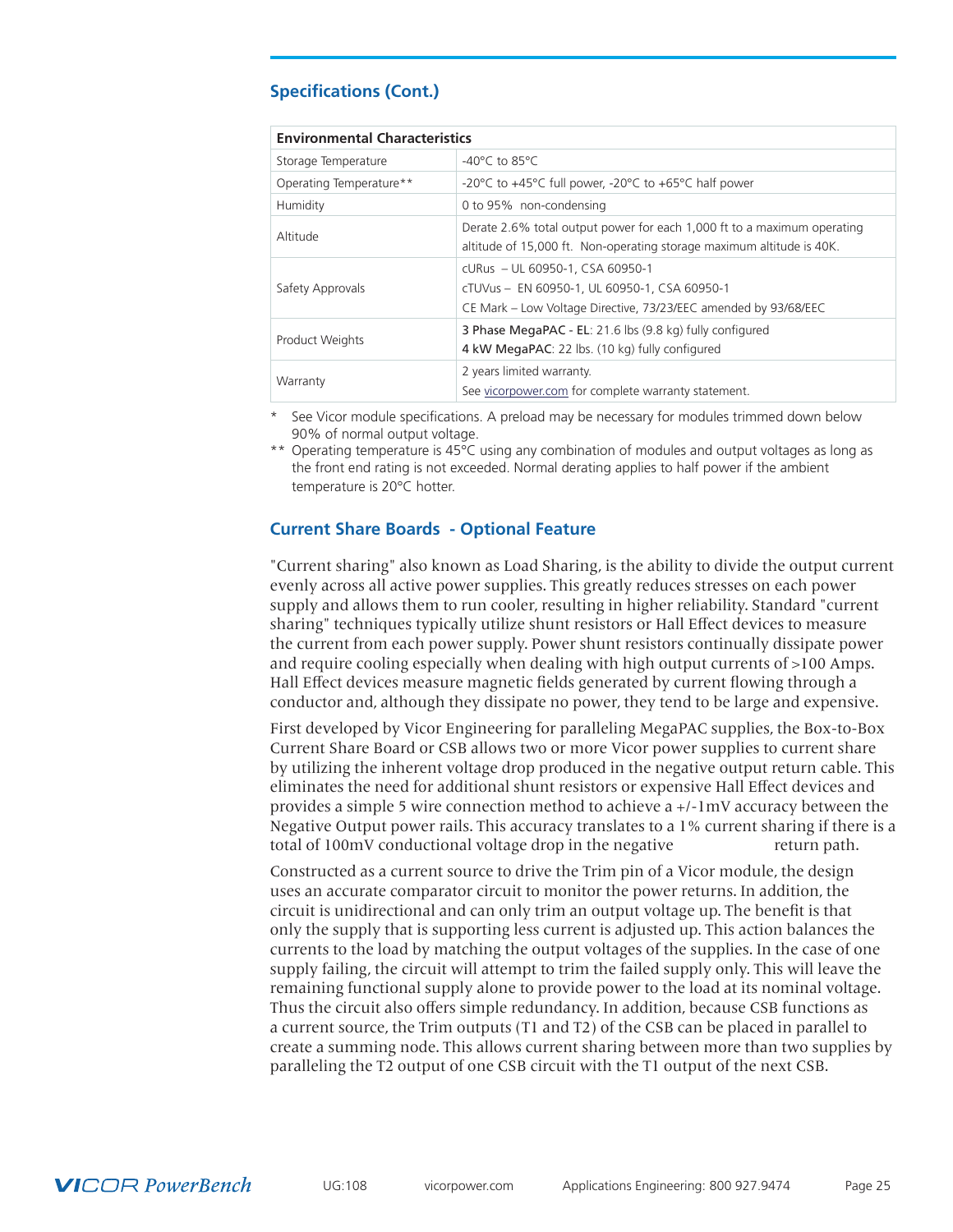## **Current Share Boards - Optional Feature (Cont.)**

Please note: The CSB is not intended for use in Hotswap Applications.





#### **Requirements:**

- **1.** For proper operation, the power supplies being paralleled should be enabled at the same time.
- **2.** -Out conductors must be of equal length and wire gauge. Separate -Out conductors must be used from each supply to the load, or the use of a "Y" connection to a common point must be used as shown in figure 1. Each leg of the "Y" must have a minimum of a few millivolts of drop in order for proper operation. 50 mV to 100 mV of drop will provide from 5% to 1% accuracy.
- **3.** -V1 and -V2 for all Box-to-Box circuits must be connected directly at the negative output power studs or terminals to achieve accurate current sharing.
- **4.** D<sup>\*</sup> can be added if redundancy is needed. If redundancy is not required,  $D^*$  can be replaced with direct wire connections.
- **5.** When using  $D^*$ , the Power input should be connected on the cathode side of the paralleling diodes as shown above.
- **6.** Terminate Sense Leads either locally or remotely as shown in figure 1.
- **7.** For paralleling more than 2 supplies consult factory for assistance.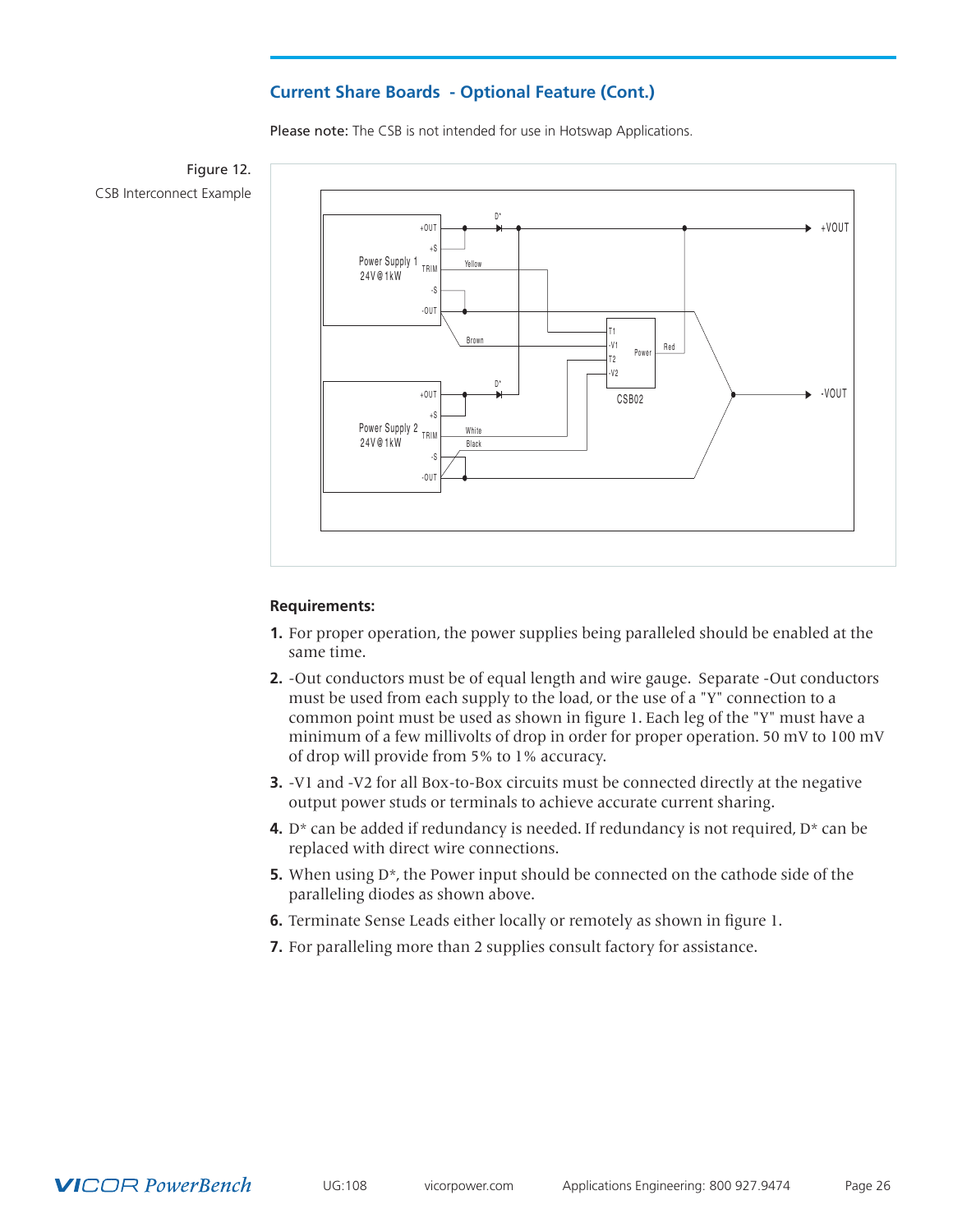



## **Specifications:**

- **1.** Power: 2-50 Vdc at 5 mA maximum.
- **2.** Accuracy: +/- 1 mV between -Vout connections.
- **3.** Output current when not trimming up: +/- 1 uA (VI-200/J00), +/-5 uA (Maxi).
- **4.** Use 4 non-plated through holes with standoffs for mounting.
- **5.** CSB01 MUST be used for current sharing VI-200/VI-J00 converters.
- **6.** CSB02 MUST be used for current sharing Maxi converters .

Please note: The CSB is NOT intended for Hotswap Applications

**Contact your Regional Applications Engineer at 1-800-927-9474 for additional information.**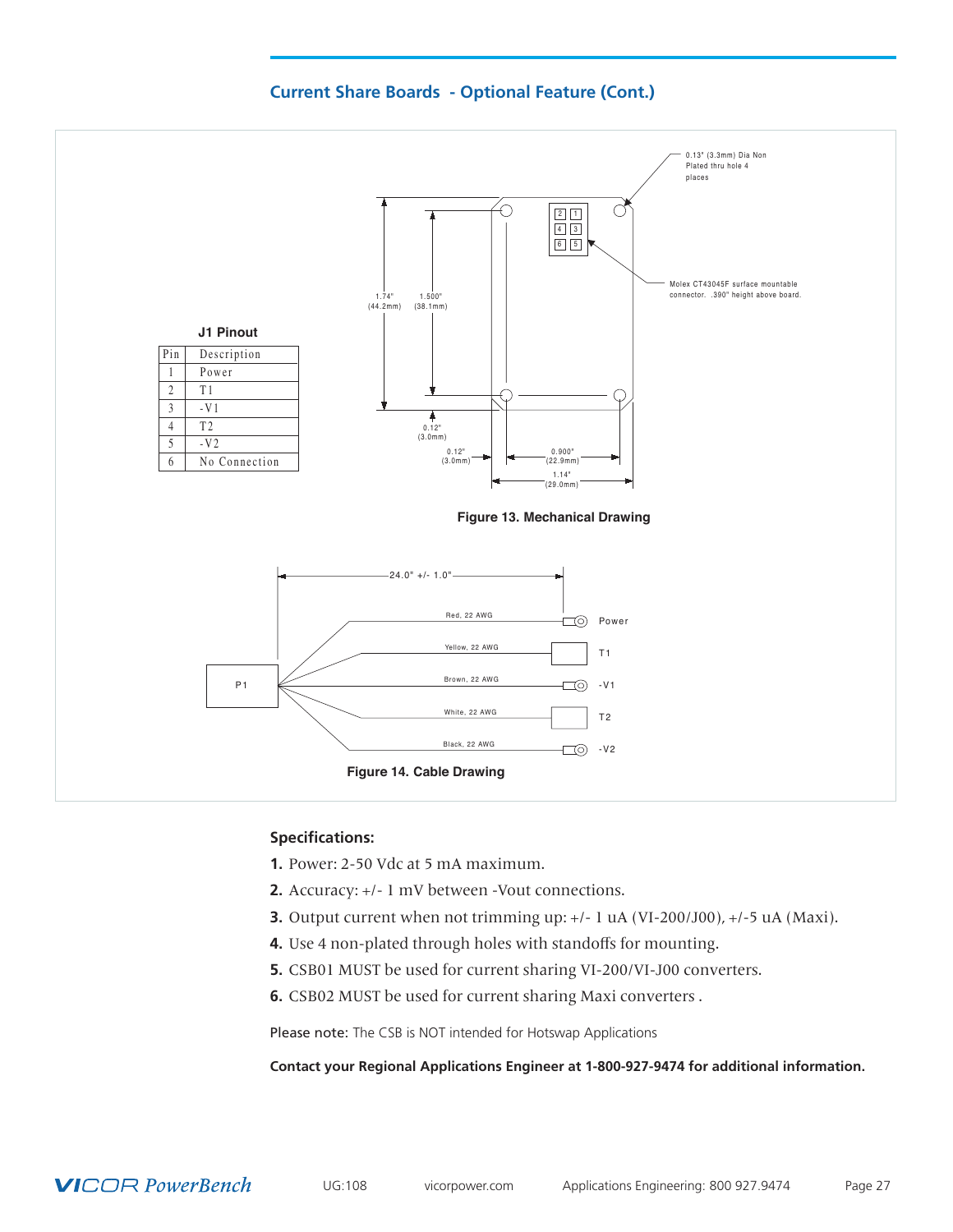## <span id="page-27-0"></span>**Low Leakage Version**

If Low Leakage is required, the MegaPAC Family of Power Supplies has a model variant (must be requested). This model enables the user to meet various additional specifications. Presently, the PFC MegaPAC, Mini MegaPAC and Autoranging MegaPAC are available in Low Leakage versions. Other models can be made available. The MegaPAC Family of Power Supplies consist of:

- $\blacksquare$  PFC MegaPAC
- PFC MegaPAC-High Power
- **PFC MegaPAC-EL (Low Noise)**
- $\blacksquare$  Mini MegaPAC
- $\blacksquare$  Autoranging MegaPAC
- $\blacksquare$  4kW MegaPAC
- 4kW MegaPAC-EL (Low Noise)

The advantage of the Low Leakage MegaPAC power supply is in multiple power supply systems that have one AC input. This option will lower the input leakage current for these products to 500mA or less. An additional external EMI filter may be required.

## **How Low Leakage is obtained**

Low Leakage for the MegaPAC Family of power supplies is obtained with the removal of the "Y" capacitors from within the EMI filter of the MegaPAC as well as the "Y" capacitors on the input of the ConverterPACs\*. This reduces the leakage current from the AC input to AC ground (chassis) to below 500mA. At the same time, since the "Y" capacitors are a vital component of the EMI filter, without them, the EMI will go up. When this happens, the unit will no longer meet Vicor's published specifications for conducted EMI. In order to reduce the EMI to within an acceptable limit, an additional external EMI filter may be required. All safety agency certifications for the MegaPAC Power Supplies remain intact. Contact Applications Engineering for more information.

## **Vicor currently has the following ConverterPACs (See ConverterPAC information sheet and/or Design Guide for more information):**

| VI-200/VI-J00    | <b>Maxi</b> |
|------------------|-------------|
| ModuPAC (M)      | FinPAC (PZ) |
| JuniorPAC (J)    | UniPAC (XU) |
| DualPAC(D)       | QPAC(XQ)    |
| RamPAC $(R)$     |             |
| BatPAC (B)       |             |
| OPAC(L)          |             |
| DualQPAC (LD)    |             |
| Junior QPAC (LJ) |             |

For RoHS compliant versions a preceeding G is added to the part number.

Please note: The MegaPACs (including the Low Leakage versions) are not UL 2601/60601 compliant or EN60601 compliant.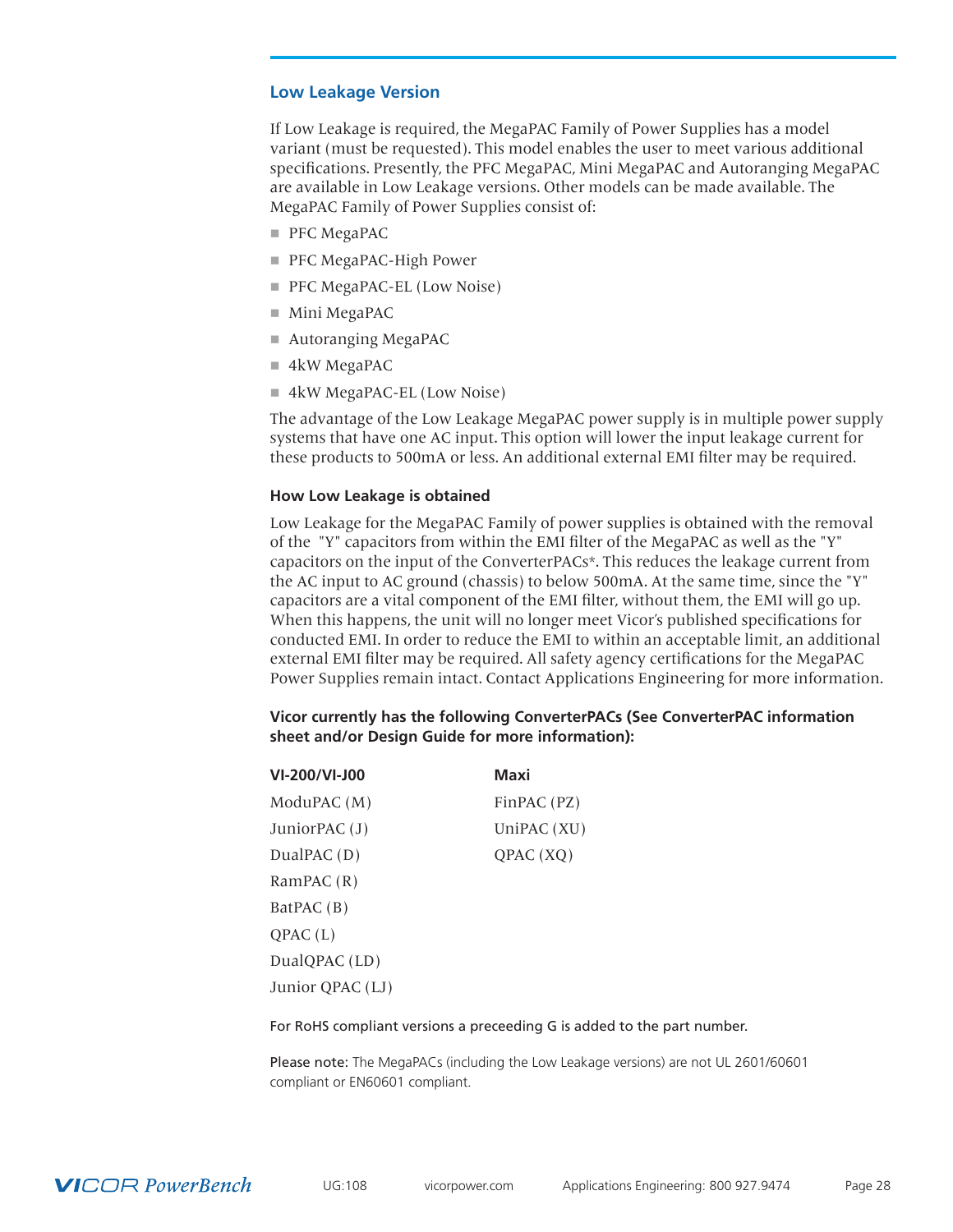**NOTES:**